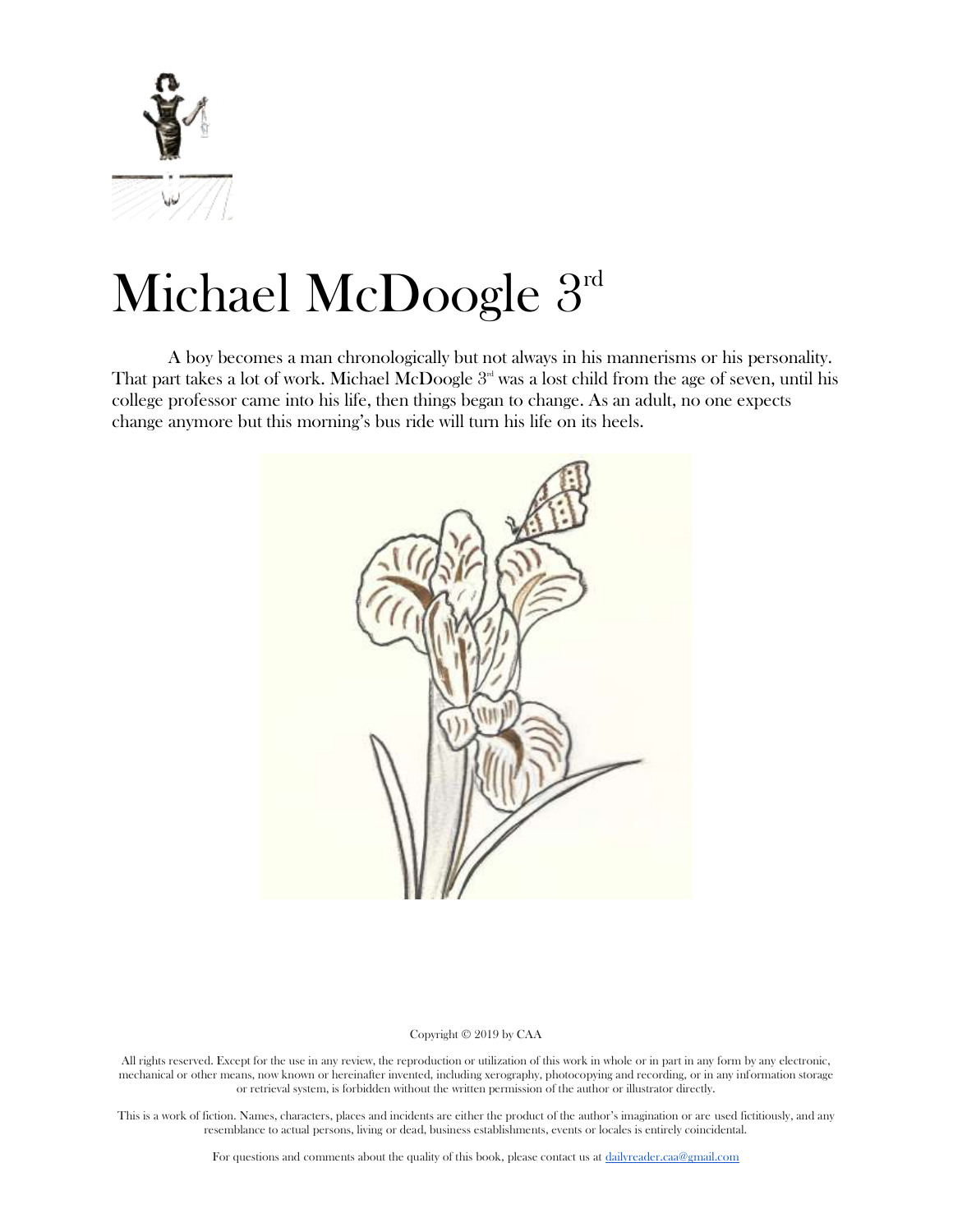

The day beings as it always does, with a bus ride to his favorite spot. "Good Morning Sir." The bus driver smiles as he greets his favorite passenger.

"Morning Mr. Sam. How is the driving today in this weather?" Mr. Michael McDoogle  $3<sup>rd</sup>$ asks.

"Doing well sir. Oh, the wife says to tell you thank you for that business advice, it has paid off very well for us. I can actually look forward to a sound retirement now," the driver says.

Mr. Michael McDoogle  $3<sup>rd</sup>$  sits down in his regular chair satisfied knowing he has done a good thing again. It wasn't always like that. His life certainly didn't start off as easily as his adult life looks to be. As a young child he was in an orphanage. He was brought there at the age of seven, passed the age of anyone actually adopting him but old enough to remember everything about his parents and who they were.

For the first two years being at the orphanage he made himself into the model child. Followed all the rules and absorbed as much as he could in school. He wanted to know all they were telling him, but soon it became very hard for him. His eyes would play tricks on him and he saw wrong numbers and would get assignments messed up.

One day one of his teachers pulled him aside and asked him to read some work out loud at his desk. It was then that the teacher realized his student wasn't ignorant or foolish but his eyesight was bad. He informed the orphanage that the child must get his eyes checked for glasses. But hearing the word glasses made the child quite nervous. His father had glasses and they made him very scary looking. He didn't want people to be afraid of him. His mom wore glasses too but she was special, everything about her was special. Only after he accidently broke his father's glasses is when he ended up in the orphanage with the words 'troubled child' pasted on his papers, he had seen the words over the officer's shoulder.

It wasn't his fault that his glasses were on the floor, he happened to walk in, and when then he heard the crunch, his father turned around and gave him the tongue lashing of a lifetime; those were the last words he ever spoke to him. His father nearly spit on him as the officer took him away. In the car ride to the orphanage he had asked the officer, "Is breaking glasses against the law?"

"No, that would be ridiculous child," he said.

"Then how come he called you after I accidently stepped on his glasses?" he asked innocently.

"Son, I don't know, but I'm bringing you to a good place. It's not scary. I promise. It has a lot of children for you to meet. A good place," the officer said.

Sitting on the bus, his memories are taking him far back this morning, he is not sure why his mind is going there. Usually it means something, he will wait and see. He looks out the window and then around at who is on the bus, nothing seems out of the ordinary so far. He lets his mind wander back, it's not so bad; it is his life after all.

The administrator of the orphanage took the child to see an eye doctor. "It's only your eyes, he isn't going to hurt you child. Why are you so afraid?" she asked him with concern.

The child explained about the day he came to the orphanage and why. The administrator hadn't been there when he first came, she was relatively new to this place. "Oh, I see. Hmmmm.

## Copyright © 2019 by (CAA

All rights reserved. Except for the use in any review, the reproduction or utilization of this work in whole or in part in any form by any electronic, mechanical or other means, now known or hereinafter invented, including xerography, photocopying and recording, or in any information storage or retrieval system, is forbidden without the written permission of the author or illustrator directly.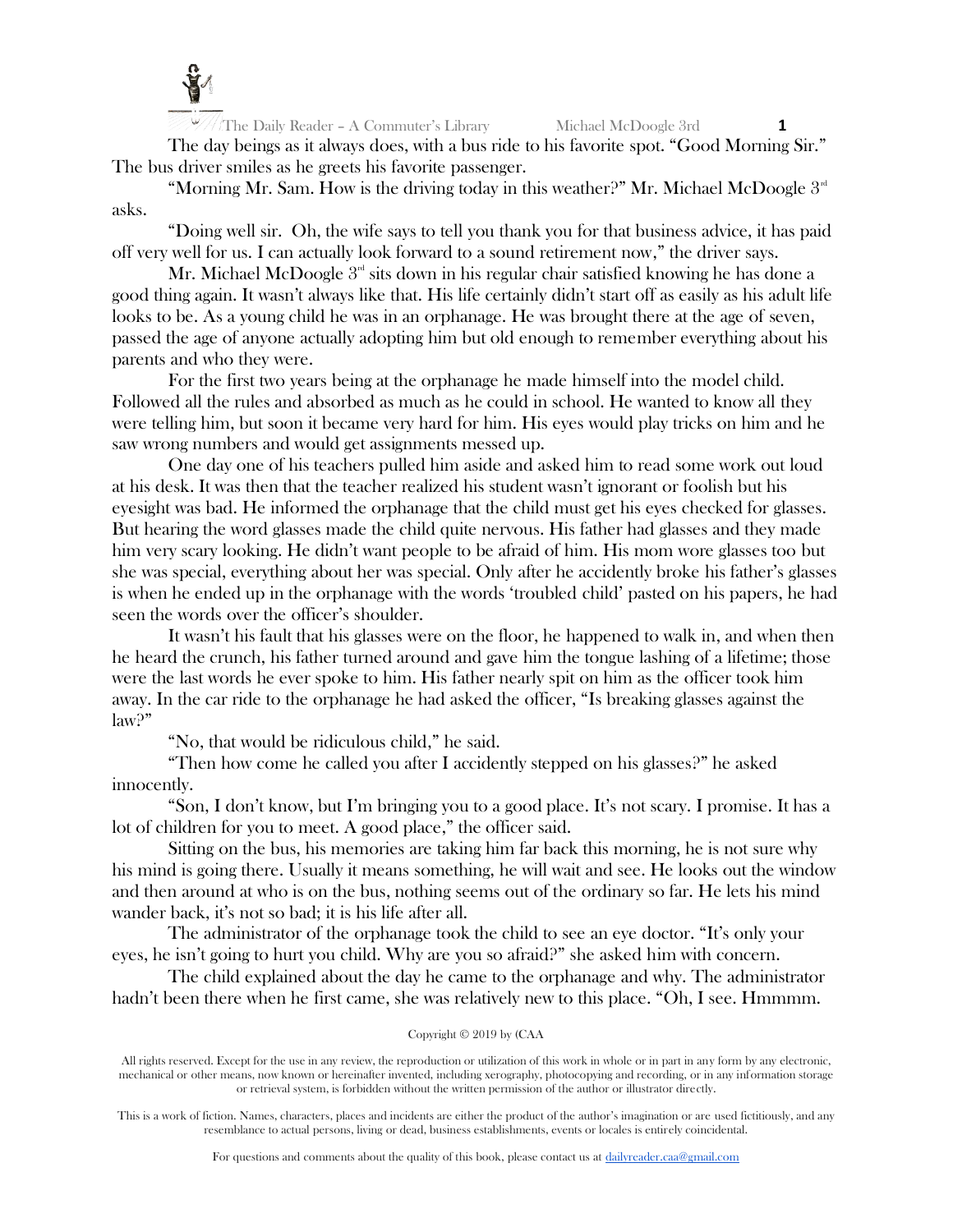

The Daily Reader – A Commuter's Library Michael McDoogle 3rd **2** Let me talk to the doctor first and make sure he understands that he has to give you handsome glasses and ones that won't be crushed under anyone's feet so no one can get in trouble. Will that be ok?" she had asked him.

"ok," the child answered softly.

As the administrator spoke quietly with the doctor, the child sat in a special chair with many gadgets around him. He looked around and saw a Roman numeral three printed on a piece of framed paper after a name. "Sir, why is there a three in your name." he asks hoping he is seeing it right.

"That is because my name is Dr. Manny Crunches  $3<sup>rd</sup>$ . Which means I am the third one in my family to have that name. My grandfather had that name, my father and now me." The doctor stands tall with pride to explain this.

"You have a good family," the boy had answered.

He had smiled at the child proudly, "Now, let's examine your eyes, shall we?" the doctor took his time to look at the child's eyes, he put special drops in them and everything. He had him look through holes and read charts and look at letters hidden inside colored dots. The testing took a long time.

"Ok, here is a piece of paper, about what kind of glasses you need. I made sure to write down non-scary ones and only the kind that won't break under feet. We don't want anyone getting in trouble. But son, I want you to know something." The doctor looked around to make sure the administrator was not in the room any more.

"yes?" he asked meekly.

"It wasn't the glasses that made your father put you where you are. It was because he didn't think he could take care of you in the best way and he wanted the best for you so they sent you to the place that could do better for you. You understand me?" the doctor had asked him.

"I broke his glasses with my careless feet, he told me so." He says

"But you didn't put them on the floor, he dropped them and couldn't find them. That is why things like that are called an accident. Please, use your glasses, wear nice ones that make you look handsome and feel special and you will see everything around you much better. Your school work will be better. I promise," the doctor had smiled at him.

 $\sim$   $\sim$   $\sim$ 

Many years after being at that doctor and learning to live with glasses that made him handsome, the boy grew to be a teen and that teen grew to find out that he had a very good aptitude for numbers. He understood them like no one else around him. He worked a summer job at an office working as an errand boy and during that time, when no one was around anymore, he corrected people's math on their papers without telling them.

One day he was caught sitting at a desk and writing on a piece of already typed on paper. "Aha! It's you!"

The teen had turned around like a trapped animal, he looked down at his pencil and back at the person standing in front of him. "I had wondered who had the balls to correct me. What makes you think you're smarter than an educated adult, huh?" the man was angry.

## Copyright © 2019 by (CAA

All rights reserved. Except for the use in any review, the reproduction or utilization of this work in whole or in part in any form by any electronic, mechanical or other means, now known or hereinafter invented, including xerography, photocopying and recording, or in any information storage or retrieval system, is forbidden without the written permission of the author or illustrator directly.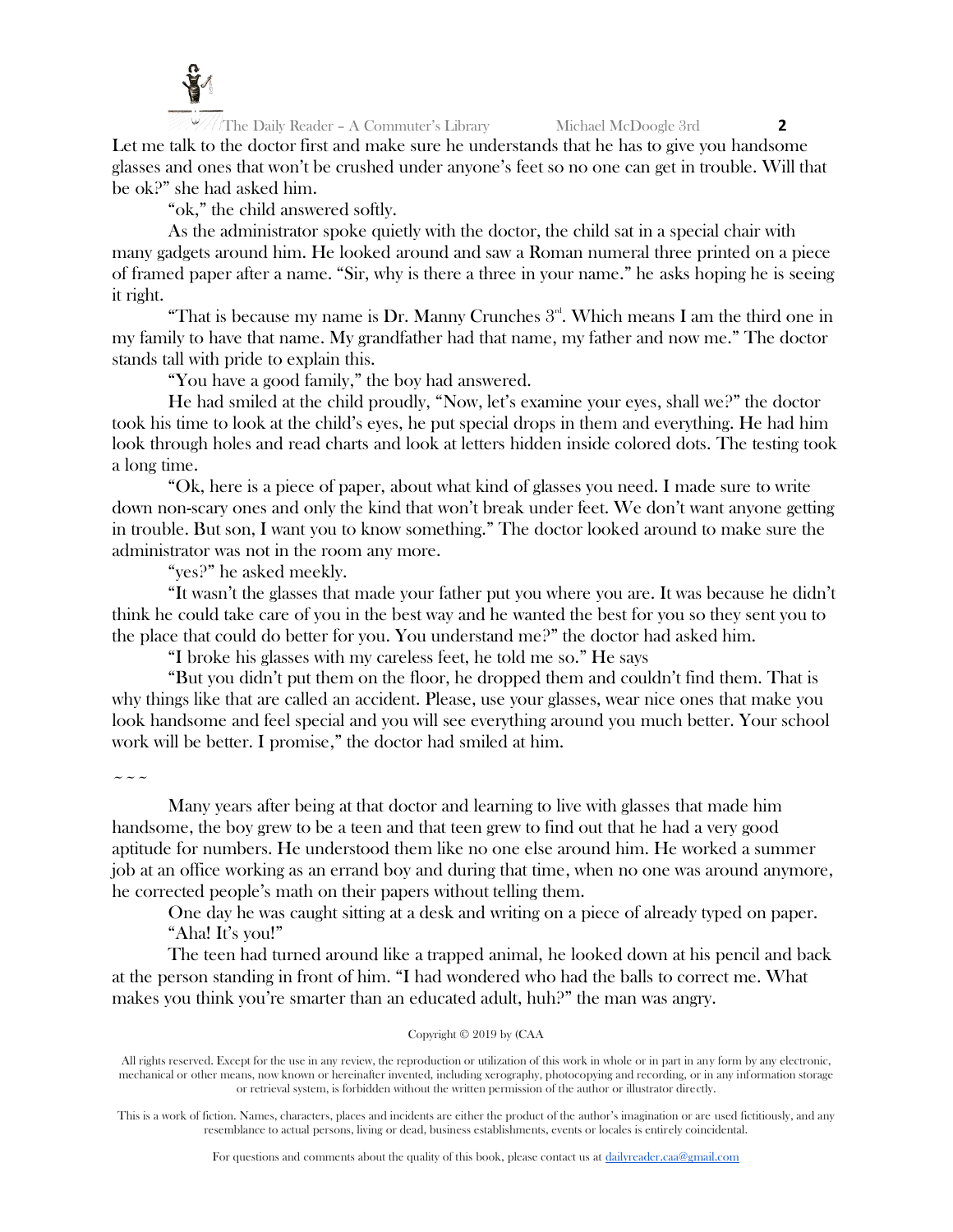

The teen, always been taught honesty is the best, he had said, "I don't correct with balls sir. I use my head. Look, when you combine these numbers it only gives you part of the answer to your question. But if you add in these other factors from the other paper, it gives you a different way of looking at the information and the numbers aren't good. If you're planning on buying this sir, you will lose money. Look," he had said innocently enough.

The adult pushed him aside and read his work, then he compared the two sheets and read the information again, he took out his calculator and did the numbers the teen put together. He sat there and thought about this for a moment. "Pull up a chair," he had instructed, sternly.

"Look at these papers, if you find mistakes you tell me before you write on them," he said. The teen spent the rest of the day pouring over document after document, fixing numbers and wording. By the end of the day, the adult who had been angry was happier than the teen had ever seen him all summer. Then all of a sudden, the man yelled at everyone else in the office. "You all had better recheck any document before bringing them to me tomorrow. This boy has found more mistakes than correct items in all of what you turned in today. If I had gone with your numbers," he roared, "I'd be out of business by next week. But now I see how to turn things around. You all better be looking sharp tomorrow."

He closed the door and the teen sat their shocked, he didn't want to get anyone in trouble, he was only helping the best way he knew how. "I'm sorry sir, I didn't mean to cause trouble. I love numbers and when I saw them on your desk, I couldn't help myself. Am I fired?" he had asked solemnly.

"Fired? Are you kidding? After they all leave, I expect you to be looking at everyone's papers tonight, we aren't leaving until you're done. I'll go get dinner for the both of us. You, my son, will be happy to know your future has been sealed. You are going to college at night, after you've worked here all day for me. We are going to make quite a pair, you'll see," the man had said.

So, that's how his life started new again, he had finished the summer and actually went to college to learn all about what his boss does, he learned about so much; even math he didn't know existed. Michael was so happy to be in a class. The other kids came to him for help all the time and he explained things very simply to them.

At work he explained things to other adults. Adults who didn't work there came by and asked for his help but when his boss got wind of this, he wasn't happy. "Boy, you can't help anyone who walks in,." he said.

"I can't? But they needed help, their numbers were all messed up," he said.

"Yes, but I pay your salary. Your head can only be on my business while you are under this roof and I am the one paying for your school. In other words, I own you. You will do no work for anyone other than me. Do you understand that?" he yelled at him.

"Sir, I am on scholarship to school. You do not pay a cent, yes you introduced me to this particular school but they like me so much you haven't been asked to give them a dime. And with all the money I have saved you recently you could have paid for three people to go to college for all four years. I don't like to be owned I'm not property and I'm not stupid! Good day sir," and with that, he walked out on his first job.

## Copyright © 2019 by (CAA

All rights reserved. Except for the use in any review, the reproduction or utilization of this work in whole or in part in any form by any electronic, mechanical or other means, now known or hereinafter invented, including xerography, photocopying and recording, or in any information storage or retrieval system, is forbidden without the written permission of the author or illustrator directly.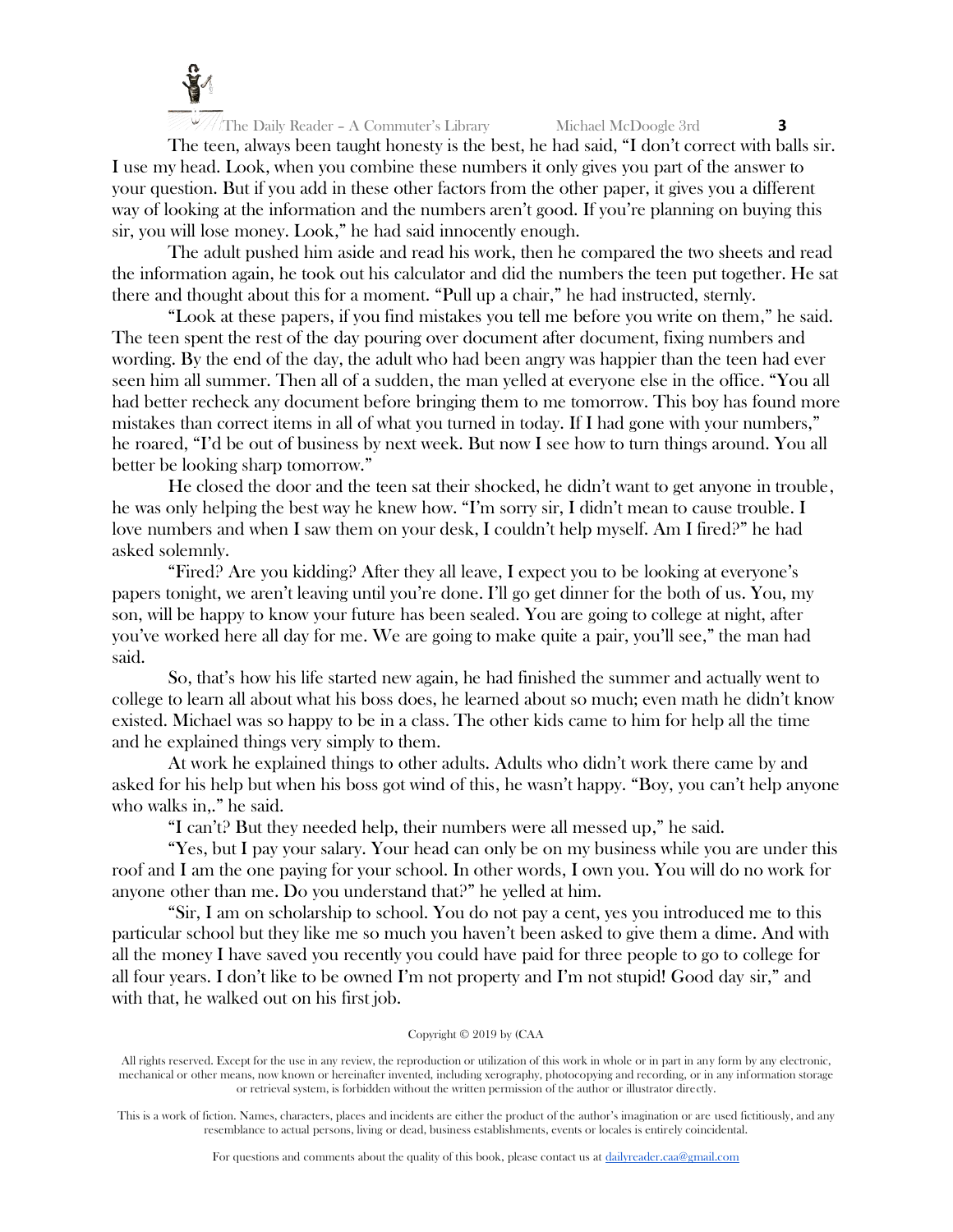

The next day at school, more than one of the adults who had come to the other business came to find him and ask him his opinion about their papers and their numbers. In the library one of the professors found out what was happening and interrupted, "Excuse me, we don't conduct business in this library, if you are paying this young man to do your work, then pay him now, he is done being your free ticket." The professor had been quite stern and the young man, no longer a teen, had grown silent thinking he had done wrong yet again. He waited for the man sitting there to pay Michael before he began speaking.

"Son," the professor sat down. "I know that numbers come easily to you. I see that. But you can't let these men take advantage of you like that. He handed you money, was it enough for the time you gave him?" he asked.

The young man opened his hand, he hadn't even checked. He opened it to see two fifty dollar bills. "This looks like a lot for doing only an hour's work." He said to his professor.

"You have a good business head, you see things straight and narrow and that is your gift to the world. Will you allow me to be your mentor, I can assist you in becoming the great man I think you can be." He offers.

"I have no place to live now sir."

"Where have you been living?" the professor asked.

"I lived in the orphanage, then I lived in the dorm for a while but then when I went to work for my first job I lived in the office, every night I was given dinner and told to do the numbers. During the day, I came here. But he said he owned me and I left. I'm not property; that much I know. You think I'm dumb I can see it in your face," he got up to leave.

The professor grabbed his hand, "I think you're honest, and in some ways a bit innocent. Come home with me. My house is big, my wife likes to take care of kids, we had many of our own but they are all away in college themselves or older than that. Come, where are your clothes? Your belongings?"

"I had left them in the dorm and come back and forth from the job to get them and change each day," he answered

They took a walk to his old dorm. This was part of his scholarship; the college sees something in him that he has yet to see for himself and this professor wants to show him why he is on academic scholarship.

Many hours and many days later the professor finally got across to this young man all that he is worth. All that he can offer the world. He showed him how to use his math gift to change other people's lives for the better. How he can be part of a variety of professions, and most importantly he taught him that he has to be more careful as to whom he helps and why they are asking.

By the end of that semester at the professor's house, the young man had made a decision about himself. One evening at dinner with his new 'parents', he made an announcement. "I want to be called Michael McDoogle  $3^{\text{\tiny{nd}}},$ " he said smiling. "Can we make this legal?"

The professor's wife had tears in her eyes, she had looked at her husband and he smiled, "It would be my honor to call you that. But why if I may ask."

#### Copyright © 2019 by (CAA

All rights reserved. Except for the use in any review, the reproduction or utilization of this work in whole or in part in any form by any electronic, mechanical or other means, now known or hereinafter invented, including xerography, photocopying and recording, or in any information storage or retrieval system, is forbidden without the written permission of the author or illustrator directly.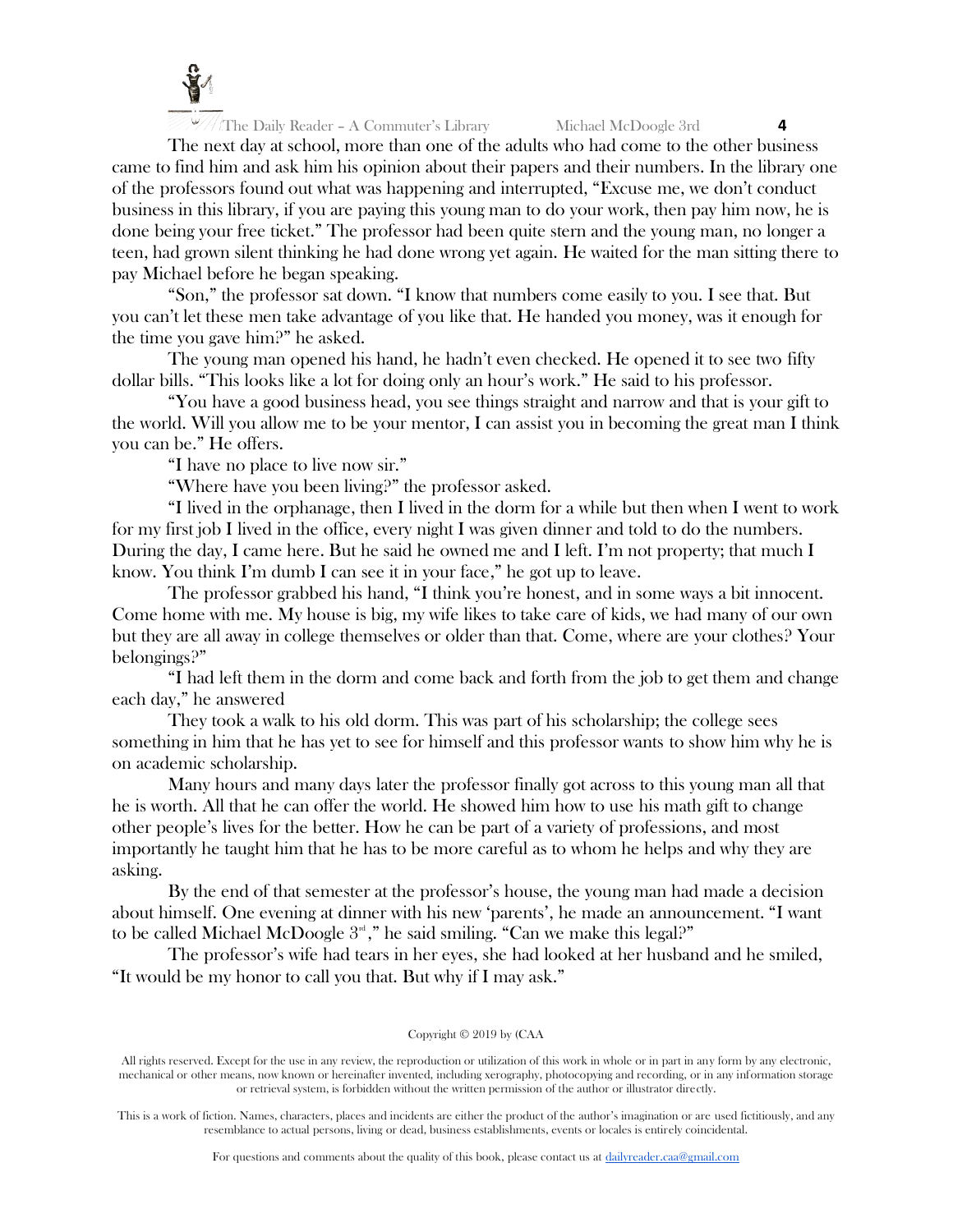

"Easy, when I was younger people called me all kinds of names, many I didn't like. Each year at school I would try to change their thinking but it always came back to Mike, and I never liked how that sounded, it doesn't fit me. Mike is harsh but Michael is serious and I think I'd rather be known as someone who is serious about what they do. McDoogle, well, as your wife surmised quickly, is a combination of your name and hers and the  $3<sup>nd</sup>$  is because I want people to think I came from a long line of good people, no longer do I want to be known as an orphan.

The orphanage was good to me. No one ever was abusive or mean, but it wasn't a home like this, it was a place I lived. This is the first home I've ever had since being a young boy. You are both crying, have I overstepped? Overstayed my welcome? I'll go pack," he stood to go.

The professor's wife stood and ran to him and held on to him very tightly, after a moment he realized he wanted to hug her back and so he did. The family he never had finally came to fruition. The professor joined them in a group hug.

"Next week is winter break, you will come with us to the mountains, all our kids are coming; its where we always gather for holidays. You are part of our family and when they hear your name, they will love it and you as well," the wife said.

So, Michael McDoogle  $3<sup>rd</sup>$  was born on that day and ever since, he has been happy to be a part of his new family's lives. When he graduated college the professor and his wife presented him with official adoption papers, even though he was above age, they wanted him to know how serious they were about his being part of their family. Not quite the same as having an adoption done as a child but it meant the world to him, especially because his "brothers and sisters" had made a point to show up to graduation. The professor even made sure that his diploma had his full name printed on it.

Michael McDoogle  $3<sup>rd</sup>$  became well known all around town and even in other counties as a premier business consultant. He could straighten out a business strategy within a few months of being involved. If they chose not to listen to his advice, they usually failed, if they listened, they would not only survive but thrive. He was sought after which also gave him a lot of flexibility. He could pick and choose who he worked with, his professor always helped him pick out the people he would work for in the beginning, introduced him to a lawyer who would draw up contracts with everyone to make sure he was never taken advantage of again. Professor helped him a lot in the beginning.

 $\sim$   $\sim$   $\sim$ 

Years passed quickly and now that young man is thirty-five, Michael McDoogle  $3<sup>nd</sup>$  could happily pull back on the amount of work he does if he wanted to. He keeps working though, having invested his money well from early on, he is in a very good financial position right now. He has helped all his brothers and sisters and parents on planning for their futures. He made sure his professor would be able to retire sooner than he thought he ever would. Now the professor teaches for fun and not for salary. Michael likes doing good work for people. It makes him happy.

Today, he goes through his usual routine, he already went for his morning walk, had his breakfast at the diner at the corner of his street and now he is taking the bus to his favorite park

Copyright © 2019 by (CAA

All rights reserved. Except for the use in any review, the reproduction or utilization of this work in whole or in part in any form by any electronic, mechanical or other means, now known or hereinafter invented, including xerography, photocopying and recording, or in any information storage or retrieval system, is forbidden without the written permission of the author or illustrator directly.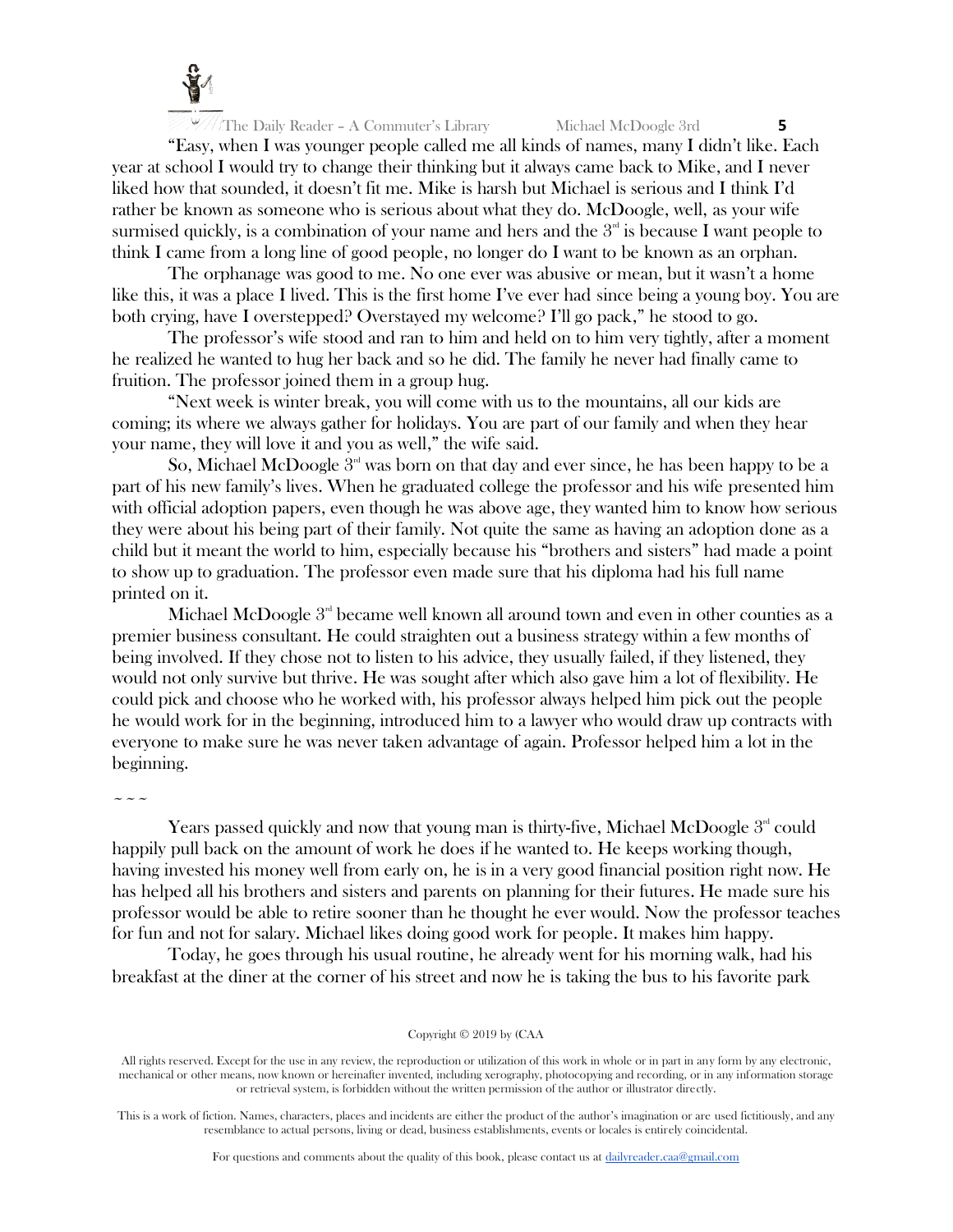

The Daily Reader – A Commuter's Library Michael McDoogle 3rd **6** where he likes to work on his computer to catch up on whatever he is doing at the moment. The bus driver always greets him nicely.

People tell him he can afford to get a nice car or even be driven but he likes the bus, likes the company of others, he spent his whole childhood being alone, he doesn't want to do that as an adult. Cars are lonely, you only drive yourself. He has a car and uses it when he visits clients but for himself, he takes the bus.

At one stop this morning a young lady gets on, she could not be more than ten years old, the bus driver looks at her with caution and looks around for anyone else to be with her. She pays her fare and looks for a seat, the only one that doesn't look scary is next to Michael McDoogle  $3<sup>rd</sup>$ . He moves over so she can sit by the window and he the aisle. "Good morning young lady," he says.

"Good morning," she whispers.

"Where are you headed on this bright sunny day?"

"I'm headed to help my mom," she says trying to sound smart.

He shakes his head, he knows she should be in school, something must be up. The bus starts again, then without warning, the clouds come in, the thunder and lightning start up quickly and the girl is frightened. He puts an arm around her and pulls her in closer, she grabs on to his arm and pulls it around her like a seatbelt and buries her head into his arm. He holds on a little tighter.

As the bus drives on, he does not let go of her. His arm feels kind of heavy and he feels wetness on his shirt, he looks down and sees the child is sleeping and drooling on his shirt. He still does not move. A few minutes later the bus driver looks back at him to show him they are at his stop but he shakes his head no and the driver shrugs and begins to move the bus again. A little while later the girl wakes up. She takes a moment to figure out where she is and then jumps back to the window. The rain has subsided now to a slower steadier rain without the added noise of the thunder.

"What's your name," he asks her.

"Eloise Thortan" she says uneasily.

"Really? I thought it would be Princess," he smiles at her.

She tries to smile back but then he notices something else in her eyes, she is scared. As she probably should be, he is a stranger to her.

"Do you have school today?"

"I'm going to see my mom," she answers

"You said that already. Where is mom?"

She does not answer and he stops questioning her. The bus keeps going for another twenty minutes then it comes to a stop and the bus driver calls, "Last stop before I turn around." The little girl stands and so does Michael McDoogle  $3<sup>rd</sup>$ . "I will walk with you, it's raining and I have a large umbrella."

She gets off the bus and so does he, he is not sure where they are, but they certainly aren't near any homes that he knows of. This looks like an industrial area more than anything else. "Show me the way," he says smiling his easy smile.

## Copyright © 2019 by (CAA

All rights reserved. Except for the use in any review, the reproduction or utilization of this work in whole or in part in any form by any electronic, mechanical or other means, now known or hereinafter invented, including xerography, photocopying and recording, or in any information storage or retrieval system, is forbidden without the written permission of the author or illustrator directly.

This is a work of fiction. Names, characters, places and incidents are either the product of the author's imagination or are used fictitiously, and any resemblance to actual persons, living or dead, business establishments, events or locales is entirely coincidental.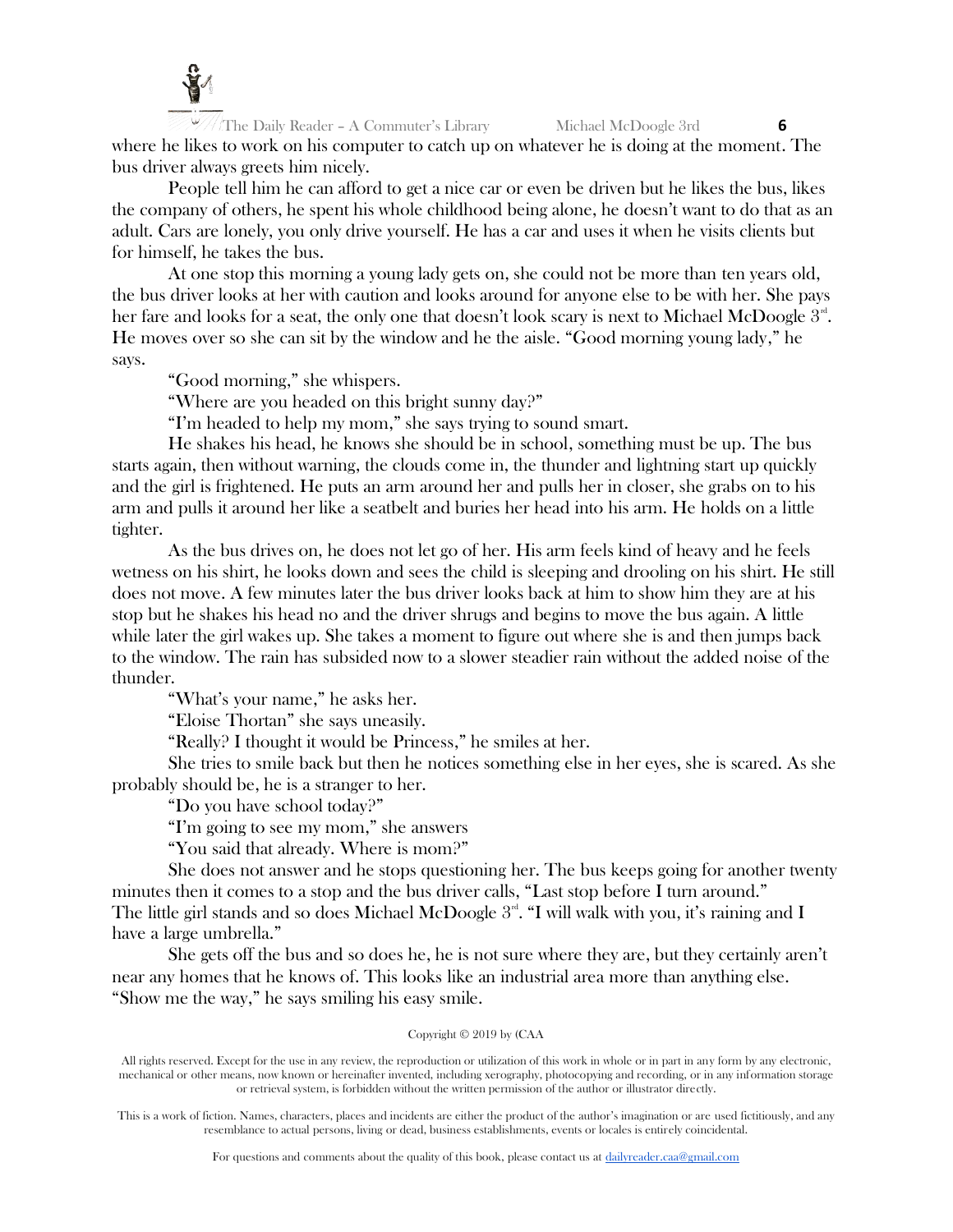

The girl knows she should be frightened but somehow, she is not. "She is this way." She points towards the end of the road. He follows without question. Soon enough he sees something and realizes where they are headed.

"Your mom is in here?" She bows her head and shakes it up and down. "Come, take my hand it gets slippery in here when there's rain." She takes his hand and she leads the way through the cemetery to her mother.

She sits on the bench nearest her mother. "Hello Momma. It's me again. I don't know where you are really but your husband said you are here now and that is it. I don't believe this to be true. He doesn't like me anymore. He says I'm an annoyance. He told me again that one day he will be gone and I'll have to deal with life on my own. He is waiting for a new job and then he is leaving. This man here had a big umbrella and brought me here, see? I'm not alone today. You don't have to be nervous for me." She is quiet a minute then begins to laugh.

"Yes, his hair is a bit funny but he has a beautiful smile Momma." She looks over at him and he smiles again. "See? He kept me safe in the storm, you know I hate storms, will I die in a storm like you did?" she pauses again, this time for a longer time.

"I understand. I will. I know, but I had to see you. Ok, next time I will wait till after school. They probably won't even notice me gone," she says.

Michael McDoogle  $3<sup>nd</sup>$  watches this exchange, he knows exactly why his past came to his mind this morning, it was to remind him its time he gives back what he had received. No orphanage for this young princess, he sends a quick note to his lawyer to find this girl's legal guardian and fast. Then he asked to get papers for temporary custody, immediately because he did not like what he heard her say about the father.

He sits quietly and waits, the girl talks, then she listens and answers. She talks some more and he learns all about how she has to take care of the house now, the cooking and the ordering of food for takeout. She cleans the house and even does laundry. He comes and goes as he pleases, sometimes he has a guest in the house and she has to take care of both of them.

His blood is boiling and he wants to create a bit of a storm himself right now. But he won't, he awaits an answer from the lawyer. The lawyer who will also do about anything for him that's legal because, he too, is a recipient of Michael McDoogle  $3<sup>rd</sup>$  good business sense. Michael McDoogle  $3<sup>nd</sup>$  is the one who recognized that the lawyer's wife was the thief in his office and the lawyer has always been eternally grateful. He will hear from him shortly. He has connections everywhere, Michael is sure this will work out.

The phone finally buzzes, "You're insane!!!!! No way is he giving up his gravy train. She inherited all her mother had, the house, there is a college fund for her. He would never give her up. Use her up yes, but not give her up." The lawyer answers after he calmed down.

"For the right price he will," he simply says.

"You sure?" the lawyer asks.

"Do I have a choice?" he asks.

"No."

"Give him the house, if she needs college later, I will tell her the monies came from her mother," he answers the lawyer.

#### Copyright © 2019 by (CAA

All rights reserved. Except for the use in any review, the reproduction or utilization of this work in whole or in part in any form by any electronic, mechanical or other means, now known or hereinafter invented, including xerography, photocopying and recording, or in any information storage or retrieval system, is forbidden without the written permission of the author or illustrator directly.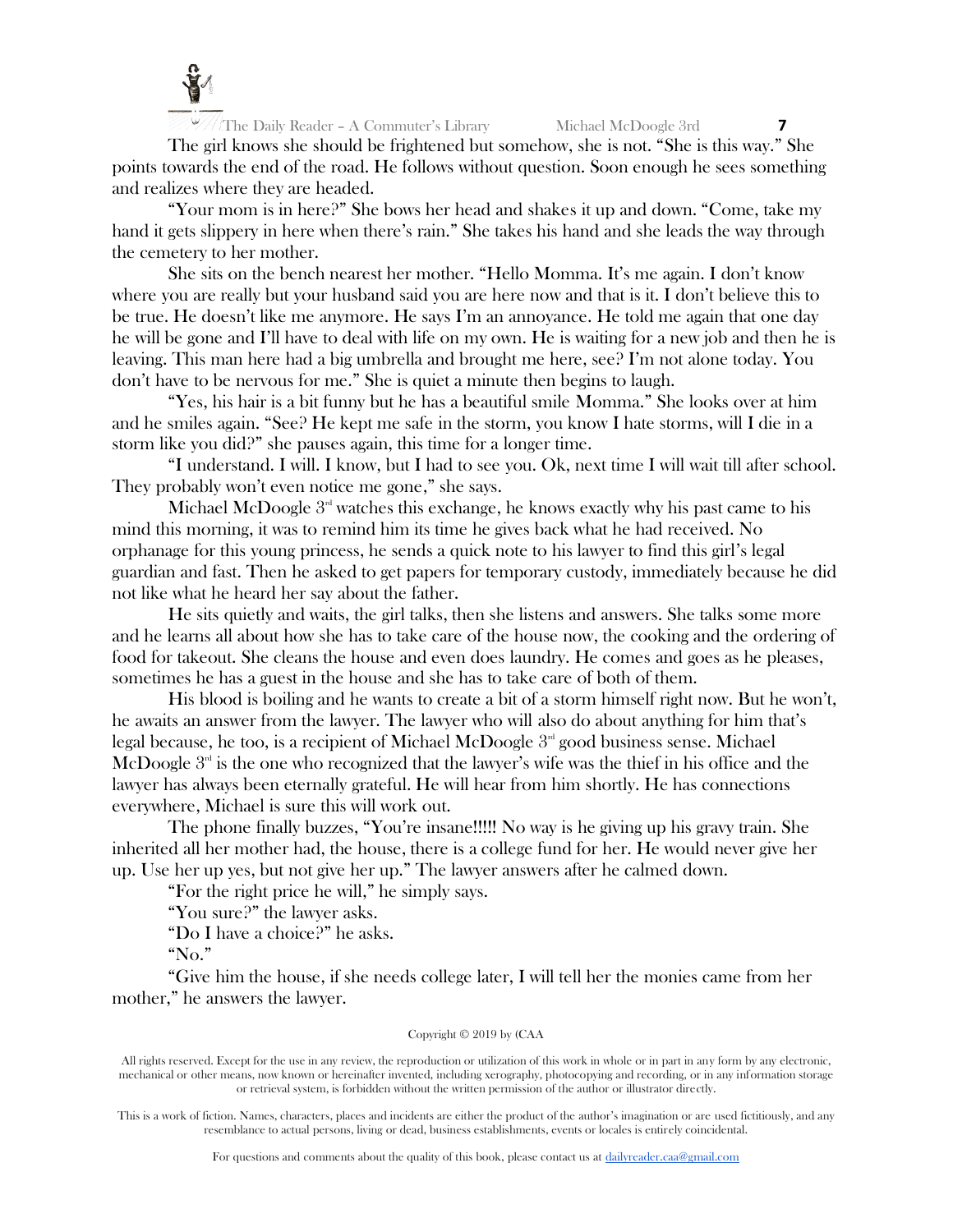

"You sure you know what you're doing? Being an instant dad?" he asks. "I think this is what I'm supposed to do today. Trust me," Michael answers.

"Consider it done, I'll meet you at your place tonight to finalize everything," he answers.

Then Michael McDoogle  $3<sup>rd</sup>$  hears the girl again, "Momma, don't cry. It's ok. I don't mind.

He never hurts me I promise. It's only that he likes it when I touch him, he says it feels good after a long day," the girl begins to cry herself.

"No Momma, he doesn't hurt me I promise. Please don't cry I can't bear it when you cry." The girl sits on the bench and turns to her protector of the day, she is not sure why he is still there, she looks to him and he smiles as big as he can.

"Tell your momma something for me, will you?" he asks.

"Ok"

"Tell her you are coming home with Michael McDoogle  $3<sup>rd</sup>$  and see what she says. Tell her I will make sure you go to school and even go to college. Would you like that? Oh, and tell her I have two big dogs for protection and enough ice cream to feed a whole army," he smiles at her. All the while he has typed to his lawyer what he just heard her say about what the father asks her to do on a nightly basis.

"Um, ok," she whispers. She repeats what he said word for word to her mother. "What do you think Momma? He wants to know." She waits and waits, shaking her head yes and then she turns to him and says with a weird face, "Momma said to tell you that it is ok, but you still are a stinky pinky."

Michael McDoogle  $3<sup>rd</sup>$  freezes. No one knows that name except one person. His childhood friend from the orphanage. After he got his glasses his good friend, Winslow, she told him the glasses made him handsome but he was still a stinky pinky boy.

"How did your momma die?" he asks with tears in his eyes now.

"She had a bad heart," she says. "There was a bad storm."

He shakes his head, yes, this is his friend. "Did she have a scar on her chest from here to here." He makes a line down the middle of his chest. He knows she had heart surgery when they were younger.

"Yes, did you know my momma?" she asks.

"As a matter of fact, I did. We were friends when we were your age. Isn't that funny? Come, we have a lot of things to do today. First, we have to go to your house and get all your clothes and anything else you want to take with you to my house. You're going to live with me now. Ask Momma, she will be ok with this I believe," he says.

"I did, she said you had nice eyes and you do. She said you had a scar on your left hand and I see that from here. But she also said now that I will be loved I may not need her so much. Is that true? Will I not hear her again?" she asks.

"Well Princess, you will hear her as long as your heart wants to. But today, is the beginning of your new life. What do you say we get out of the rain, and get to know each other over a nice big lunch? Do you like the diner food or would you rather have pizza?"

"Oooo I like the diner. Momma took me there once, we had macaroni and cheese and garlic bread," she smiles.

## Copyright © 2019 by (CAA

All rights reserved. Except for the use in any review, the reproduction or utilization of this work in whole or in part in any form by any electronic, mechanical or other means, now known or hereinafter invented, including xerography, photocopying and recording, or in any information storage or retrieval system, is forbidden without the written permission of the author or illustrator directly.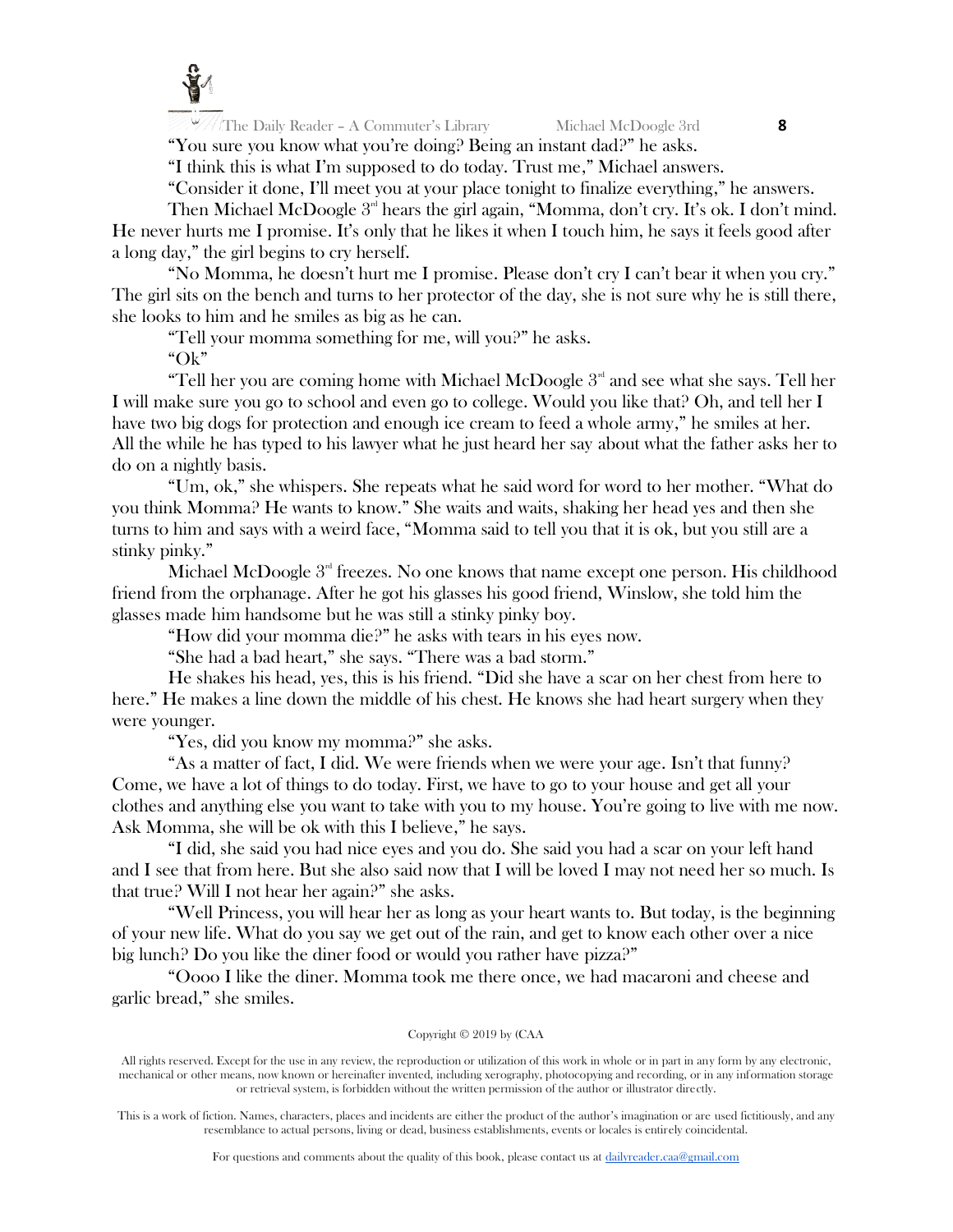

They leave as quietly as they came, each one taking a moment in private to say goodbye to Winslow. His long-lost friend had been around him all these years and he didn't know. His sad heart grows but he looks at the child and his heart grows in a different way. This is what he is meant to do now. She will not have to wait to find a professor. She will have a loving family right now.

~~~

Winslow's ex-husband put up a fight and wanted to take Michael McDoogle  $3<sup>rd</sup>$  to court to protest what was happening. They had been to her home, her father was not there at the time, they took everything she wanted, items of her own, her mothers and some things that reminded her of her mother, pictures of the two of them and some of the valuables that she knew where her mother had them hidden. The husband obviously did not or he would have taken them and sold them already.

Because of what Michael McDoogle  $3<sup>rd</sup>$  said to his lawyer, the judge had asked if it was ok to meet with the child privately. With a child advocate in the room, of course. The ex-husband began to protest and the judge said, "Why?" with raised eyebrows.

"She is a minor," he contested.

"Ok, the court appointed child advocate will be with her. Any more objections?" he challenges the ex-husband to answer.

"No sir," and he sits down.

Inside the judge's chambers he asks her some questions about her home life. Being a child of ten, she was open enough to tell him everything that goes on in her home life and when he pushed the subject of physical contact with her step father she didn't seem to think it was wrong or shameful to say anything about that either. The judge looks at the advocate. Having known Michael McDoogle  $3<sup>rd</sup>$  since their college days, he knows she will be in good hands. "How did Mr. McDoogle say he knew your mom?" he asks

"Oh, they knew each other at my age," she answers innocently.

The judge, knowing he grew up in an orphanage had the whole story now, and all he needed. He gives a lot of credit to his old college friend for doing this and even more credit for not wanting to press the charges that could easily be done, but that doesn't mean he can't press the issue himself.

Back in the courtroom, Princess, as she will now be called, runs back to her new guardian. She jumps to his lap and he hugs her back. It has only been a week since she moved in with him but her life has changed significantly and all for the better.

The judge sits down at his desk, he looks to the new loving father and then over to the trash on the other side. "Here is how I see this going down. You have no real parental rights since you never did adopt her and she has always had her mother's name. By sheer luck you have a roof over your head and by the grace of God and that man across the aisle from you is letting you keep said roof. However, if you choose to sell the house, the monies will go to the child as it is in her and her mother's name, your name is not on the papers.

# Copyright © 2019 by (CAA

All rights reserved. Except for the use in any review, the reproduction or utilization of this work in whole or in part in any form by any electronic, mechanical or other means, now known or hereinafter invented, including xerography, photocopying and recording, or in any information storage or retrieval system, is forbidden without the written permission of the author or illustrator directly.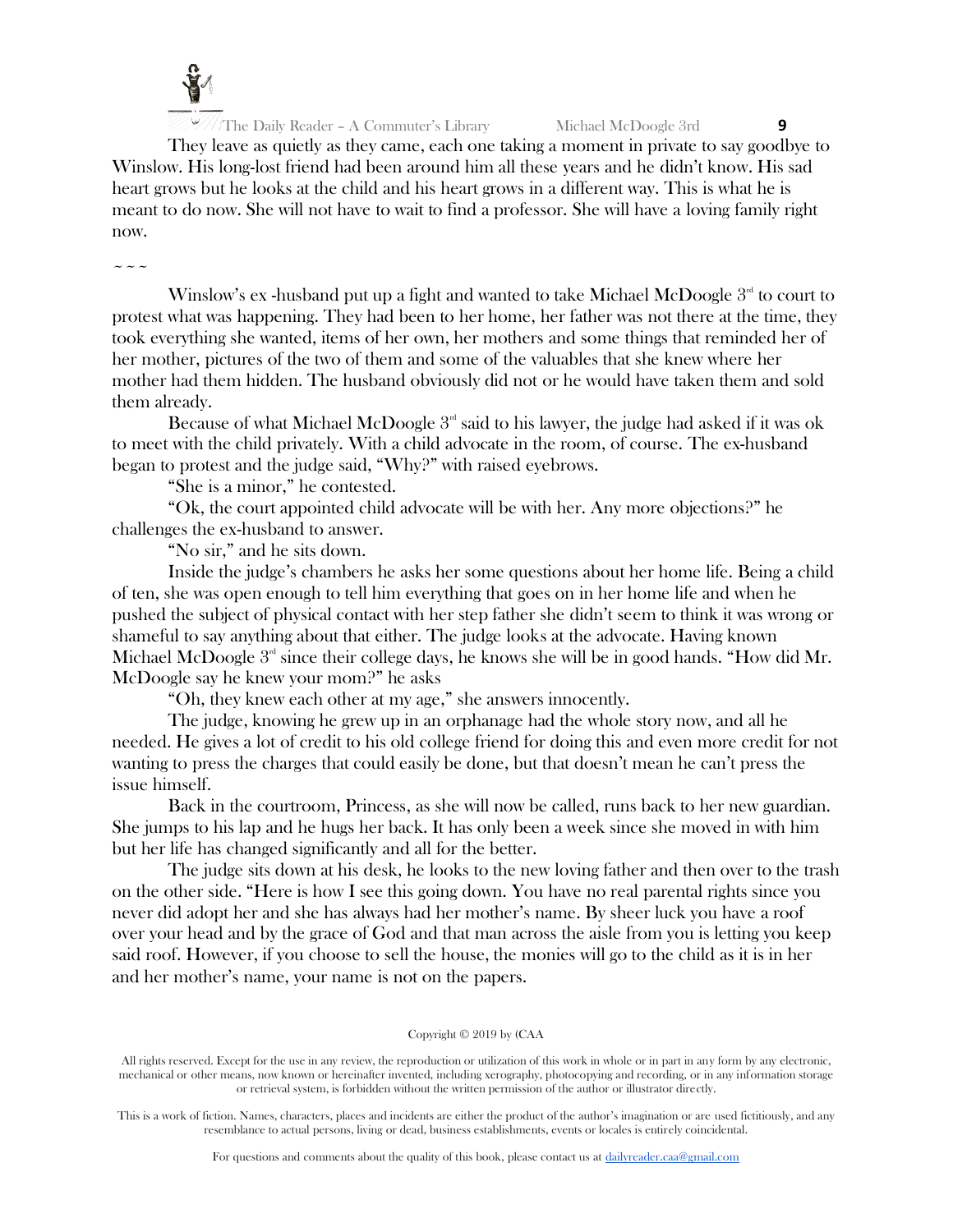

On a personal note, I'm not going to press charges of child endangerment or abuse, at least not now, but that doesn't mean I won't change my mind in the future. Instead, I am going on record as having you indicted for suspicion of child endangerment, this will stay on your record for quite some time. If you so much as get a traffic ticket with a child in the car, it will show up. Your good fortune won't last forever."

He pauses and then looks over to his old college friend holding on to his new daughter, "As for your two, I can proudly announce, you are a family and I expect to still see you at all family functions." He bangs his gavel down.

The ex turns to look at the judge and then at the girl and back at the judge about to say something about being biased when the judge stares at him and say, "Try it. I dare you."

He shuts his mouth and without another word walks quickly out of the courtroom and continues to walk quickly out of the building.

"What does this mean?" Princess asks.

"It means the court says Winslow is no longer around to be your momma but I can be your poppa if you want or father or dad or.."

"I like Michael," she says.

 $\sim$   $\sim$   $\sim$ 

"Me too," he hugs her again and they walk out.

The lawyer meets them back at the house and so do his parents, he introduces them to his new girl for the first time.

"Well to be honest I was hoping the first girl you brought home would be a little older, but she is beautiful." His mother kisses him with tears in her eyes. She knows how much this means to him. The lawyer explained who the mother was to the professor and his wife.

"Do you know how to knit?" Princess asks.

"No. Do you want to learn?"

"Momma once told me all grandmothers know how to knit," Princess says.

"Well, how about this, we both will go take classes to learn how together. Would you like that?"

"Can I?" she looks to Michael

"She is your grandmother after all," he smiles.

"Come, do you want to play with the dogs with me? They like to play in the den." She pulls her grandmother's hand and they leave the room together laughing all the way.

"Son, I say this time and time again, you never cease to make me proud. But why so fast? Usually these things take time. You should have gotten to know her better maybe. How did you move the court system?"

"I know all I need to know," he leans over and whispers to his father what she had admitted to her mother at the cemetery and then to the judge.

"She will be loved by everyone; all her new aunts and uncles and she is the oldest cousin that will be good when people need babysitting," Michael says to the professor.

Professor pats Michael on the shoulder and heads to the den to play with his new granddaughter.

#### Copyright © 2019 by (CAA

All rights reserved. Except for the use in any review, the reproduction or utilization of this work in whole or in part in any form by any electronic, mechanical or other means, now known or hereinafter invented, including xerography, photocopying and recording, or in any information storage or retrieval system, is forbidden without the written permission of the author or illustrator directly.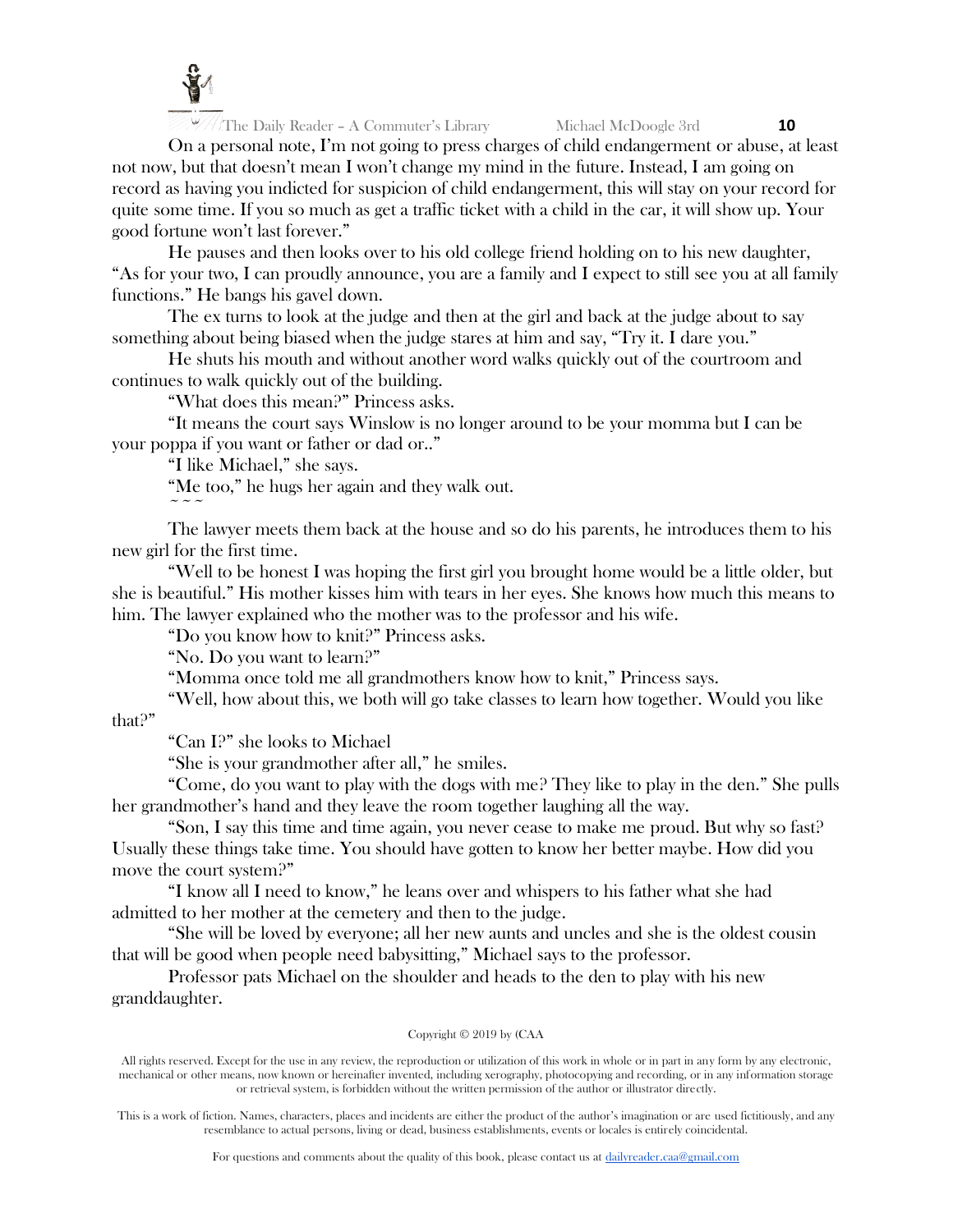

"That was amazing. I've never felt so good about doing something for a friend than what we made happen today. Let's do this again. I want one, but I don't know how. I want to give someone a life they wouldn't normally have," the lawyer says to Michael McDoogle  $3^\text{\tiny{rd}}$ .

"Call the orphanage, go visit, there are so many kids there. I send them a check once a month to make sure they make a giant birthday party for everyone born that month. It's the least I could do, well, and this. I love doing this. Winslow was special you know. Her physical heart might have been broken but otherwise it was bigger than the ocean is wide," he smiles at his memory of his friend.

"Do you think Eloise will ever go by her given name," the lawyer asks.

"In time, or not. That will be her choice, we can always legally change it back if she wants," he says.

The two friends smile at each other. "Ok, on my to-do list for tomorrow. Come Michael McDoogle  $3<sup>nd</sup>$ , let's go join your new family."

 $\sim$   $\sim$   $\sim$ 

And it began, the weekly visits to the orphanage. The bonding with the kids. The lawyer had been so overwhelmed he didn't know what to do first. He loved visiting every week, loved playing ball with the boys in the courtyard. Working on homework with the older kids. He even was able to convince many of his colleagues to join him. In fact, they started a new program and each one has been paired off with at least one teen for guidance and at least once a month there is a game of teen on adult basketball both boys and girls.

Many of the female lawyers or the wives of the others, take different days to go and meet with the girls, teens mostly, who need someone to help them see their own self-worth. Many of these teens became great babysitters to these people. Grateful for time out of the building but even more grateful for the sense of belonging they never had.

Months quickly pass and soon it is spring, time for spring dances, the men teach the girls how to dance and the women teach the boys. They decide that the orphanage is going to host its own formal prom this year and everyone is invited. The new volunteer staff as well as the whole student body are busily preparing for their own spring formal. Dresses are being donated by a local shop that heard of what is taking place, tuxedoes are being dropped off from various people and shoes upon shoes show up at the orphanage almost daily from a local high school.

The administrator does not know what to make of all this attention but she isn't going to be upset, she embraces all of this because she sees what a difference it is making in her children's lives. Then one day, her favorite boy shows up, Michael McDoogle  $3<sup>nd</sup>$ .

"Still wearing your handsome glasses, I see," she says as a greeting.

"Haven't broken a pair since I was seven or was it eight?" He smiles back at her.

"You know, I wish we weren't in business anymore but I'm glad we are. We serve a big purpose and your friends have certainly made things happier around here."

They sit down and talk about all that Michael's lawyer has done since the day he mentioned getting involved. He had no idea all the changes were his lawyer's idea.

"So, you don't need my birthday parties any more I see," he says with a grin.

Copyright © 2019 by (CAA

All rights reserved. Except for the use in any review, the reproduction or utilization of this work in whole or in part in any form by any electronic, mechanical or other means, now known or hereinafter invented, including xerography, photocopying and recording, or in any information storage or retrieval system, is forbidden without the written permission of the author or illustrator directly.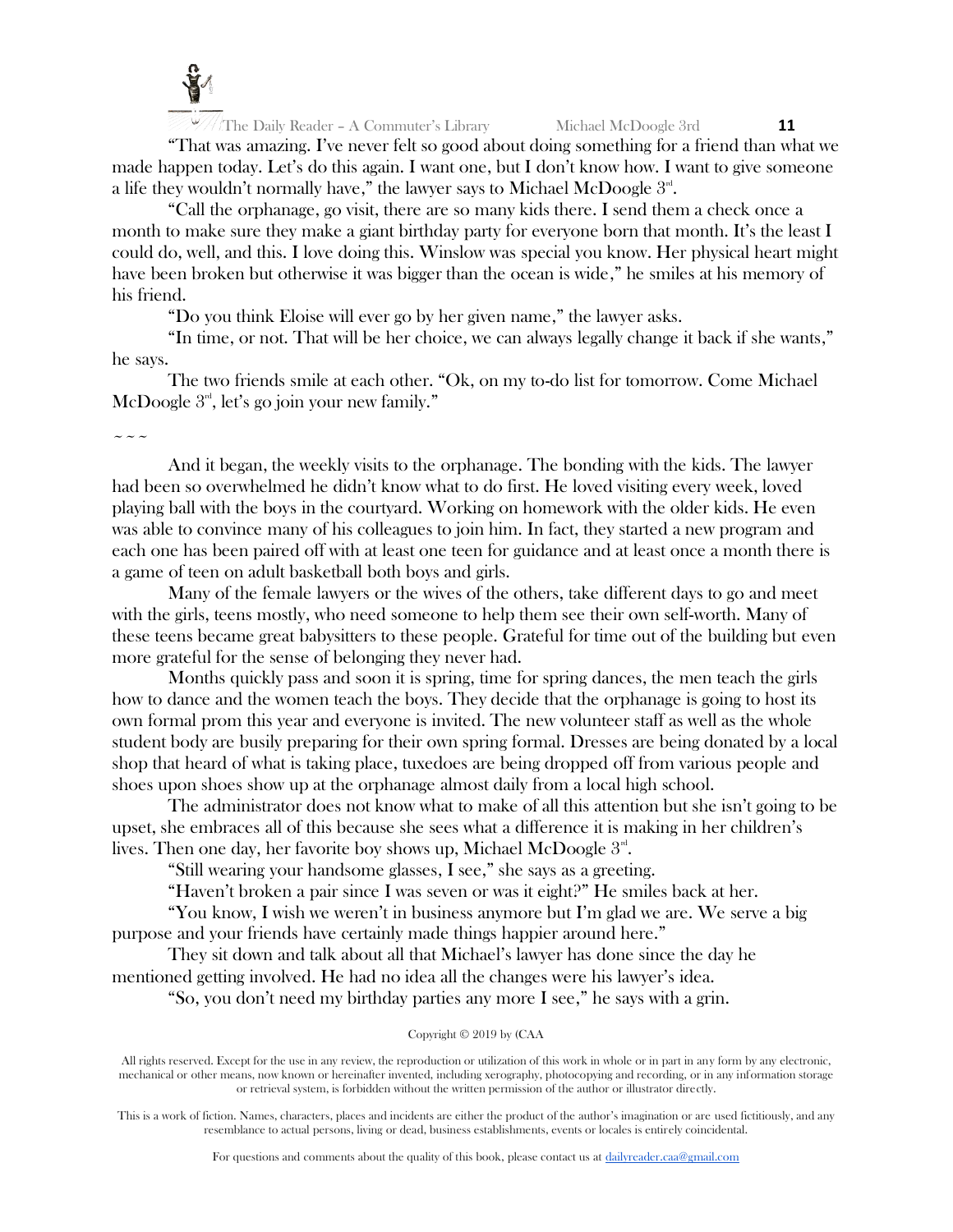

 $\frac{12}{12}$  The Daily Reader - A Commuter's Library Michael McDoogle 3rd **12** "Oh, no I didn't mean that. The young ones look forward to that but it's the older ones who always felt forgotten, certainly you know how that feels," she says warmly.

They talk some more, he tells her about his daughter and whose daughter she was originally. The administrator has tears in her eyes. "Oh Winslow." She says holding her heart. "We should make a plaque for her here," she cannot help her tears.

"No, Princess says her mom always liked to teach, she was a preschool teacher. Let's decorate the preschool playroom in her honor. I'll call Dominic, he will do it for Winslow surely. We will make a whole dedication ceremony." He says proudly.

"Oh Michael McDoogle  $3<sup>rd</sup>$ . What would this community be like without you?" she hugs him and he hugs her back.

Since his college years, he has learned to love, learned to hug, and almost learned to trust that not everyone is out to take advantage of him.

When he leaves, he calls Dominic, "Hey old friend. Been awhile," Dominic calls to him on the speaker phone.

Michael McDoogle  $3<sup>rd</sup>$  explains what he wants to do. "On it. Do you have contact numbers with everyone else? If not, let's start a social media group and get everyone involved in this grand idea, someone knows where someone else is, we'll get our whole graduating class involved. For Winslow, everyone will come man. Everyone," his last words come out a bit choked.

Winslow was loved by everyone. Dominic wanted to date her but she told him it would be like dating a brother, but he pinned for her for a long time after graduation. If only he had been with her in the end, he would have loved her to pieces and her daughter too. He is happy that Princess will be in loving hands.

"Ok, let's do that. We will round the troops. Dominic you're the best man I know for this. Only you know how she would want the room painted," he tells his fiend.  $\sim$   $\sim$   $\sim$ 

While Michael McDoogle  $3<sup>rd</sup>$  starts the social media page 'Remembering Winslow' for the dedication, he never imagined it would turn into something so special. He sits at his desk this morning looking at pictures everyone has posted, and not just the ones from the orphanage, he had a graduating class of twenty-five from there, but his whole high school became aware of the event and every day more and more names show up on the page.

Pictures of Winslow in all manner of happiness, in class, in front of the class, making a speech in the auditorium, sleeping in the library, laughing in the hallway. The list goes on, the comments of remembrance also overflowing with love, his eyes water as he reads many of them. Winslow didn't only touch the hearts of those she lived with but of everyone she met.

"Father Michael are you ok?" Princess asks.

"What did you call me?"

"Well, I think you really are to be my father and therefore it is not nice to call you Michael. What else should I call you?"

"Well, Father Michael sounds like I'm a preacher, how about we settle on Poppa Michael or even plain Poppa, I hear my brothers and sisters call the Professor that all the time," he says.

#### Copyright © 2019 by (CAA

All rights reserved. Except for the use in any review, the reproduction or utilization of this work in whole or in part in any form by any electronic, mechanical or other means, now known or hereinafter invented, including xerography, photocopying and recording, or in any information storage or retrieval system, is forbidden without the written permission of the author or illustrator directly.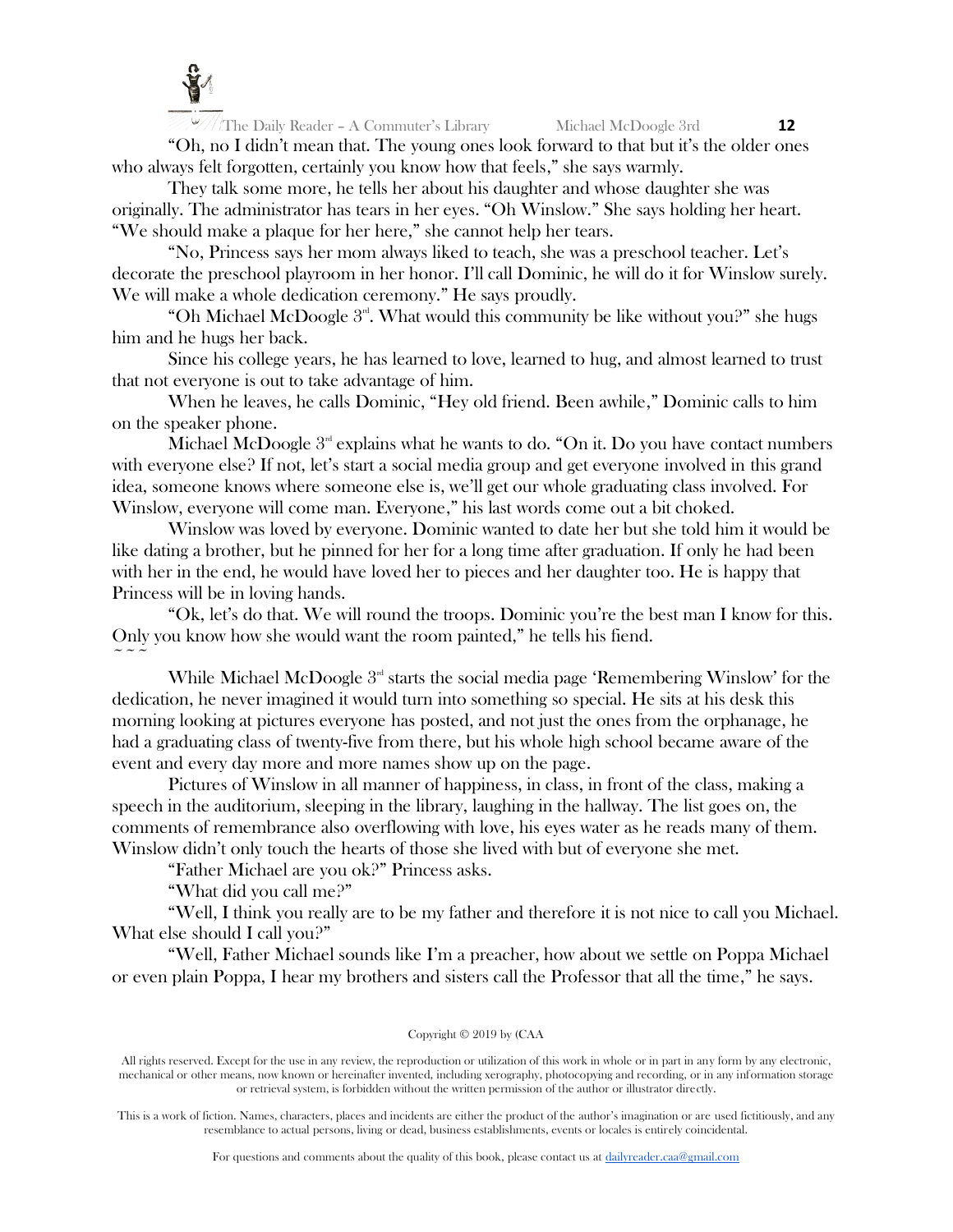

The Daily Reader – A Commuter's Library Michael McDoogle 3rd **13** "Ok, you look like a Poppa, we can do that. You don't mind if I don't say Michael McDoogle 3<sup>rd</sup> like everyone else?"

"No child, that is for adults, Poppa will do fine from you," he smiles.

His smile always makes her feel better, she has been very anxious lately. She realizes she hasn't seen her mom in a long time with all that has been going on. Her move, the court and now planning of the dedication. Getting to know everyone around her. She has been busy for a very long time.

"Come, sit with me."

Princess slowly walks over to him and climbs into his lap, her new favorite place to be. She looks at the screen and freezes. "Is that Momma?"

"Yes, remember I told you I was going to ask my friends who knew her to make comments about her, about how happy she always was?"

"Yes, but you said twenty-five, I see on the side here that there are over a hundred people now on this page," she points to where that number is.

"Very observant of you. Yes, it would seem my whole high school has become part of this page, everyone keeps telling other people and more and more are posting not only memories of her but pictures as well. Some are older ones, those are people from the orphanage and some are from high school, then there are an occasional few that are even from college. I will give you the password to this page so you can see her any time you'd like. I think she will be pleased to see you through this as well as in her sleeping spot, don't you?" he asks referring to the cemetery. He knows they haven't been there in a while and that it is probably her reason for being a bit sad at home these past couple of days.

"Oooooo, Momma was sooooo pretty as a child, not like me," she says.

"What? Why on earth would you say that? Is anyone else in your school named Princess?" he asks turning on his charm fully for her even though the thought of her thinking this brings tears to his eyes.

"People only tell me I have a big smile but not a pretty one like Momma had," she says. "Well, isn't it my smile that made you like me?"

Princess thinks about this and turns to him, she sees one of his genuine smiles directed straight at her and this makes her feel good. "Yes, yes it was. And Momma still thinks you're a stinky pinky. I had never heard her say teasing words before so she must have really liked you." She turns to scroll through the pictures some more and suddenly stops and looks back at him, then at the screen.

"It's you!" she screams.

"Me?"

"You're the one who was with her when her heart went bad, you're the one who carried her to the head lady, you and that man Dominic. You saved her, didn't you, and now you saved me! I'm beginning to like stinky pinkys," she grabs him around his neck and showers him with kisses all over his face.

Remembering that day brings tears to his eyes, Dominic and he thought she was dead, they had never seen anyone have a heart attack before, especially someone so strong in their eyes. He

## Copyright © 2019 by (CAA

All rights reserved. Except for the use in any review, the reproduction or utilization of this work in whole or in part in any form by any electronic, mechanical or other means, now known or hereinafter invented, including xerography, photocopying and recording, or in any information storage or retrieval system, is forbidden without the written permission of the author or illustrator directly.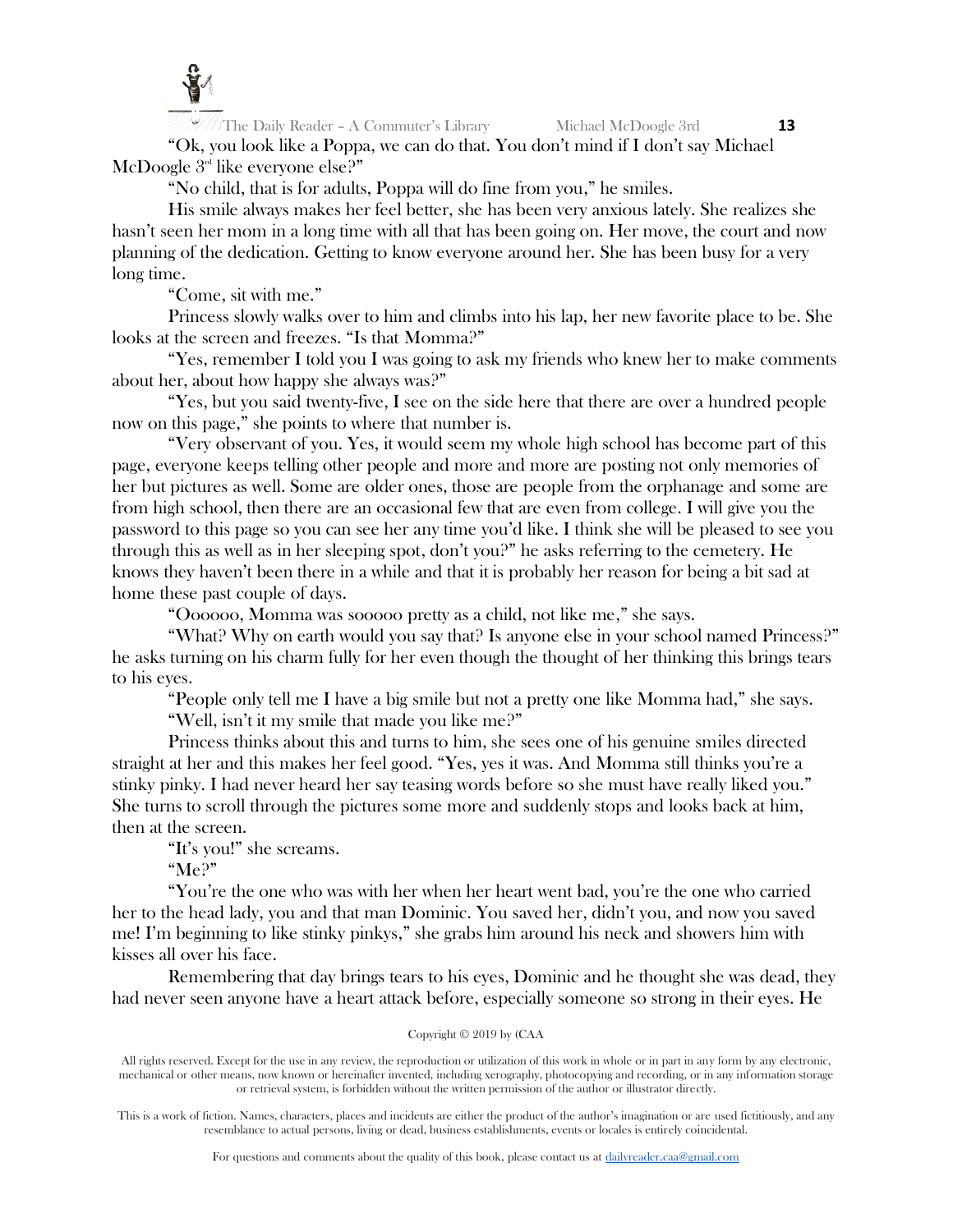

The Daily Reader – A Commuter's Library Michael McDoogle 3rd **14** had picked her up like she was a toothpick and the two of them ran inside calling to the headmaster. An ambulance was called and the next thing they knew she was in the hospital for a long stay. Dominic and he snuck out and went every day. Although, he believes they let them, everyone knew how close the three of them were.

"I made you cry, don't cry Poppa. I'm happy to be here and Momma is happy I'm here too. She told me the other day. She likes Gold and Silver and said you should have named them Penny and Nickle. Does that mean anything to you?" she asks.

Michael McDoogle  $3<sup>rd</sup>$  laughs at this reference. "We named the two mice that ran around our home that. We used to joke that if we ever had bigger animals in our life, we would give them more worthwhile names than that; that is why my dogs are Gold and Silver. You really do hear your Momma don't you." He asks.

Princess bows her head, "I only tell you this. Kids at school would think I'm crazy." She says.

"That's ok, it only means something to me anyway, doesn't it? We don't have to share her with them. Has she said anything about Dominic's painting? It's amazing you know." He states simply.

"Yes, she told me he is capturing everything she always loved. Momma taught children but she always said her first love was animals. She said someone gave her a bear named 'Winnie' when she was a child but she only liked it because of who gave it to her not because she liked the bear. She only liked real looking ones. We used to talk a lot her and me, we talked about everything and anything." She looks back at the screen to read some more of how people felt about her mom. Michael McDoogle  $3<sup>nd</sup>$  puts his hand on her back and reads over her head which ones she has stopped to read, "That's a boy from the orphanage." Or he would say, "This happened in high school." With each item he identified who was in the picture for her so she would know even more about her mother and love her that much more. He never wants her to forget her and with this page open, he hopes she never will. Dominic suggested they print out all of the pictures and put them in an album for her to see any time she wants. Dominic's wife is working on that part for Princess.

"How come you don't have a wife Poppa?" she asks as she reads on. "Look, here you are so happy with a nice lady next to you." She points. He looks at the picture, he smiles and yet his heart breaks a little, again. Before he can answer her, he takes a deep breath, "That was the only girl I ever gave my heart to. She crushed it down hard. After that I was happy being me and learning all I could learn at school, shortly after that picture was taken, the Professor found me and my life turned around and I became a very busy person. Since college, I have helped a lot of people fix their businesses; that is what people pay me for. I know numbers very well and I understand what needs to be done to help them succeed. People like how I think and I like to help people. But you my dear Princess, you I've loved from the moment you fell asleep on me on the bus. You have my whole heart." He says honestly and easily.

"Ok, but I think she still loves you." She says.

"How would you know that child? You see shortly after that picture, she started dating another boy, someone from a stable home, someone who had family, until the professor, it was

#### Copyright © 2019 by (CAA

All rights reserved. Except for the use in any review, the reproduction or utilization of this work in whole or in part in any form by any electronic, mechanical or other means, now known or hereinafter invented, including xerography, photocopying and recording, or in any information storage or retrieval system, is forbidden without the written permission of the author or illustrator directly.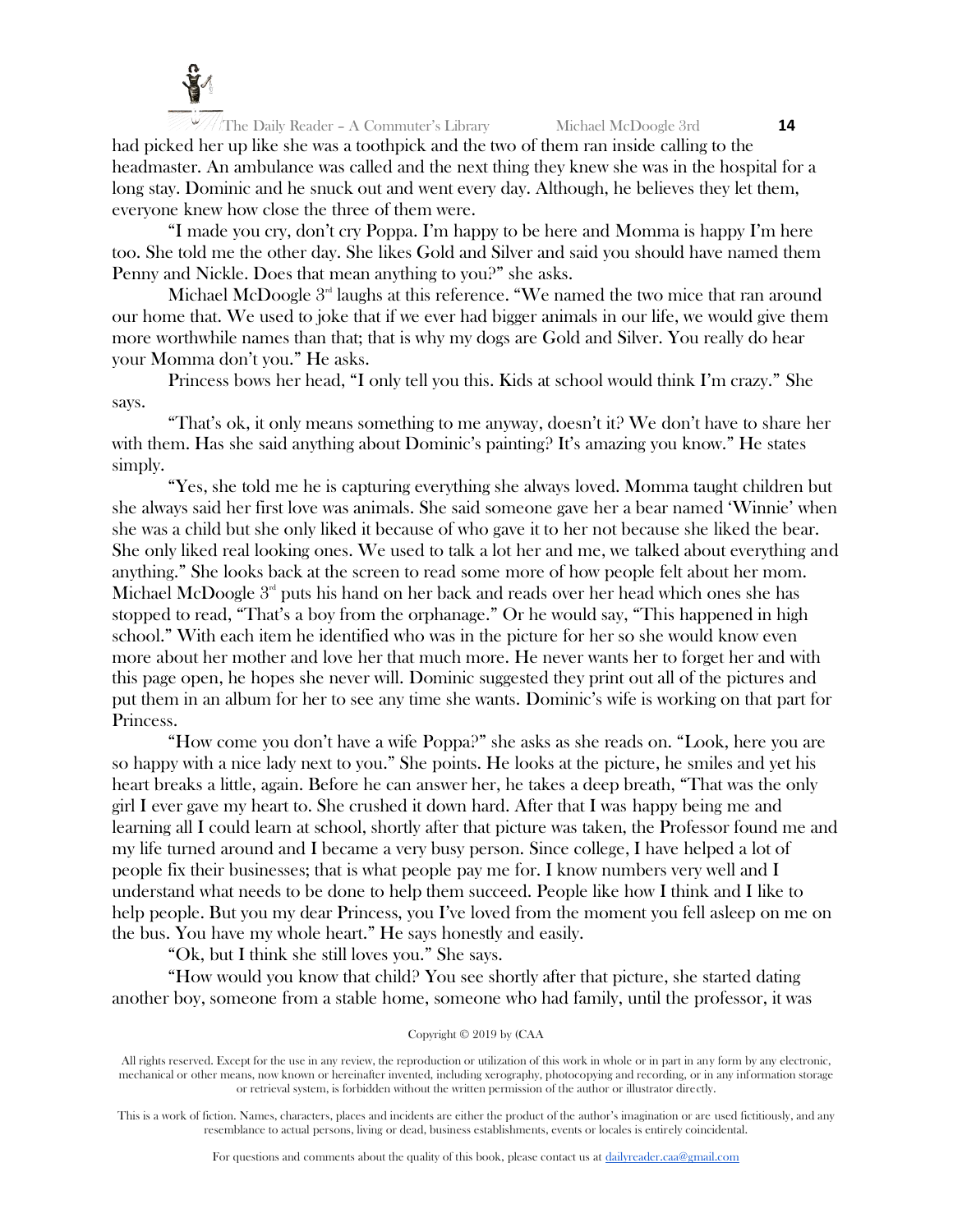

The Daily Reader – A Commuter's Library Michael McDoogle 3rd **15** only me. She had always said she wanted a big family. She married him the following semester and had their first child before graduating college. I'm sure she has a family of her own now." He says.

"Could be, but Poppa, she is the one who posted this picture. She still has it and it must still mean something to her or why would she have saved it all these years? Are all these people going to come to the ceremony? Did you know you have it planned for Momma's birthday?" she asks a whole slew of questions but she asks them innocently and softly.

"Yes, I remembered her birthday, for me this is easy; it's actually exactly between mine and Dominic's which is why we always had big celebrations together. This will be no different. Dominic and I still celebrate together, if we aren't in the same room, we call each other and have a drink over the phone, we usually drink one to Winslow every year." He says.

"Oh, so you did this day on purpose?" she asks.

"I'm sorry, I didn't ask you, will it be too hard for you?" he asks.

"No, I celebrate Momma's birthday in my room every year. I gather all my animals and we have a party together, she would like that don't you think?" she asks

"And this year, we will be in a room painted by Dominic that has many animals in it. I think she will love this room too, and I think she loved your celebrations. Come, how about we go visit Dominic and then Momma today." He offers

Princess turns around and hugs him again. "You read my mind. Can we bring her ice cream?"

"Sure child, anything you want." He says.  $\sim$   $\sim$   $\sim$ 

Dominic has been working on this room for a couple of weeks now. When his friend met him with Winslow's daughter next to him, they mapped out how the room would look. Her daughter reminds him a lot of his old friend, her enthusiasm and love for life.

Dominic admits to himself that his schoolboy crush on Winslow was simply that, she was so much more but Winslow was right, they were family, it would have been weird to date each other, everyone in the orphanage felt the same way, they are all family. Many of them are still in touch somewhat. Others said they needed to move on and move away. He and Michael McDoogle  $3<sup>rd</sup>$  have remained like brothers since graduating high school.

They went to the same college where Dominic finally learned to give his heart to another. His wife, ahhh, that is a funny story. Someone is tugging on his pants, he looks down, there she is again, the little girl he has seen every say since starting this project, she makes her way into the room every day at some point and stays the rest of the day.

The orphanage doesn't seem to mind her being here with him, seems she doesn't talk to anyone and he is the first person she has gone to since getting there. "Yes my dear, what do you need?"

She holds up a different cup of paint than the one in his hand, it is a different shade of green that he thought to use elsewhere, he looks at it and looks at the spot he is about to paint, then back at the one in his hand. The girl is right, this one will work better. "Ok, let's switch, you put this one back down over by the paints and I'll use the one you brought me." He takes the cup from her and exchanges it with the one in his hand

#### Copyright © 2019 by (CAA

All rights reserved. Except for the use in any review, the reproduction or utilization of this work in whole or in part in any form by any electronic, mechanical or other means, now known or hereinafter invented, including xerography, photocopying and recording, or in any information storage or retrieval system, is forbidden without the written permission of the author or illustrator directly.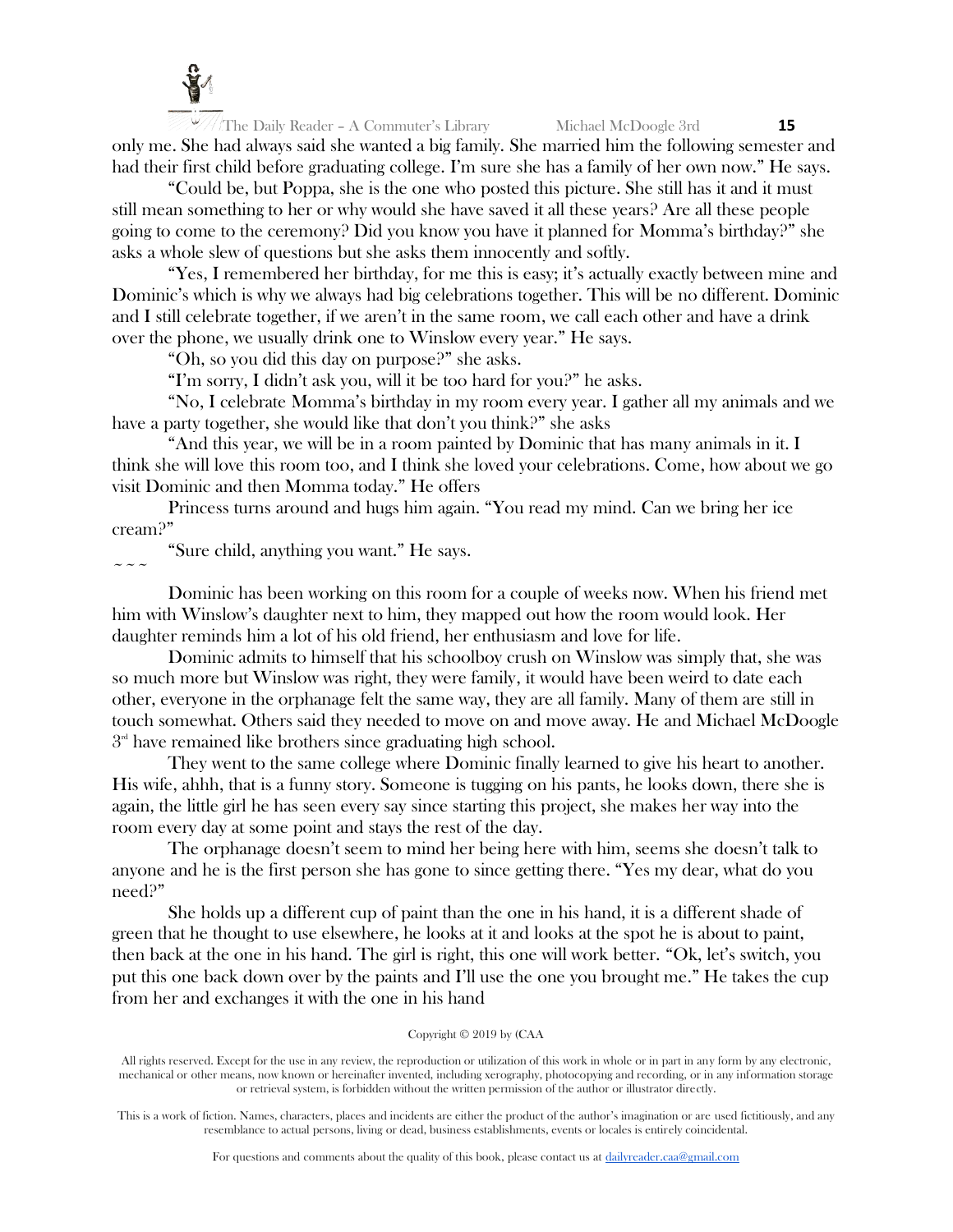

She happily walks carefully over to the table of paints and reaches up to set it down. This is when he notices that she must have pulled over the chair earlier when he wasn't looking and she lined up all the paints by color and shade. There they are in a line and in perfect color order. Dominic smiles, well drawing is what brought him out, maybe it will be for her too.

She pulls on his pants leg again, "Careful I almost made a mistake here. Is there more?" he asks

She won't talk with him. Every day she sits and watches, from the time he primed the whole room with off-white, to the day he began drawing the murals on each wall. She sits in silence and communicates with him in her own way. He knows nothing about her except that she is three years old. She shows him three fingers all the time. She smiles when he finishes different items and shakes her head no when he needs to fix something, and he always fixes it.

"Do you have a mommy?" he asks her today.

She shakes her head no, "A poppa?" he asks. She shakes her head no very fast. Hmmmm, that's pretty telling isn't it? He thinks to himself. "I need to paint the grass on the bottom here, would you like to help?" he asks. Figuring that grass doesn't really have to be exact and that he can always cover it up quickly.

She walks over to the table again and looks up at the colors, she climbs on the chair and looks around the table and then she finds the one she wants, she climbs down holding it tightly, she then takes the cup over to where Dominic is. She sits on the floor and begins to carefully paint short strokes of green from the floor up so that the tip of the grass is in the right direction. Dominic watches a couple of moments and smiles, he has had a paintbrush in his hand ever since he can remember too.

Each day, it's the same thing. He comes in to start working and within the hour she shows up. She works with him side by side sometimes she stands there and holds on to his pants and other times she actually has the brush in her hand and is working on some small part.

 $\sim$   $\sim$   $\sim$ 

Today is the beginning of the third week at the orphanage. Dominic is scheduled to be done by the end of the week and then Sunday there will be a grand re-opening of the room with all of their old friends showing up. All 25 of them will be there, they have all committed to coming already. Even those that said they'd never be back. Winslow is the powerful source that is drawing them back. Dominic is not sure how many from their high school class is coming but every day Princess sends him a message of two more, or three more, it is going to be a great tribute to Winslow. What better tribute can there be then to have everyone she touched together for her. She was always saying everyone should stay in touch. Michael McDoogle  $3<sup>nd</sup>$  started the social media page and Dominic checks at night to see what is new, there is always something new, three weeks later and still more comes.

He has shown his wife every day. They sit together and he talks about all the people in the pictures, it has brought them even closer. Some of his kids look as well, everyone likes to hear their father talk about his childhood friends. The only one they know is Mr. D. They call him this

#### Copyright © 2019 by (CAA

All rights reserved. Except for the use in any review, the reproduction or utilization of this work in whole or in part in any form by any electronic, mechanical or other means, now known or hereinafter invented, including xerography, photocopying and recording, or in any information storage or retrieval system, is forbidden without the written permission of the author or illustrator directly.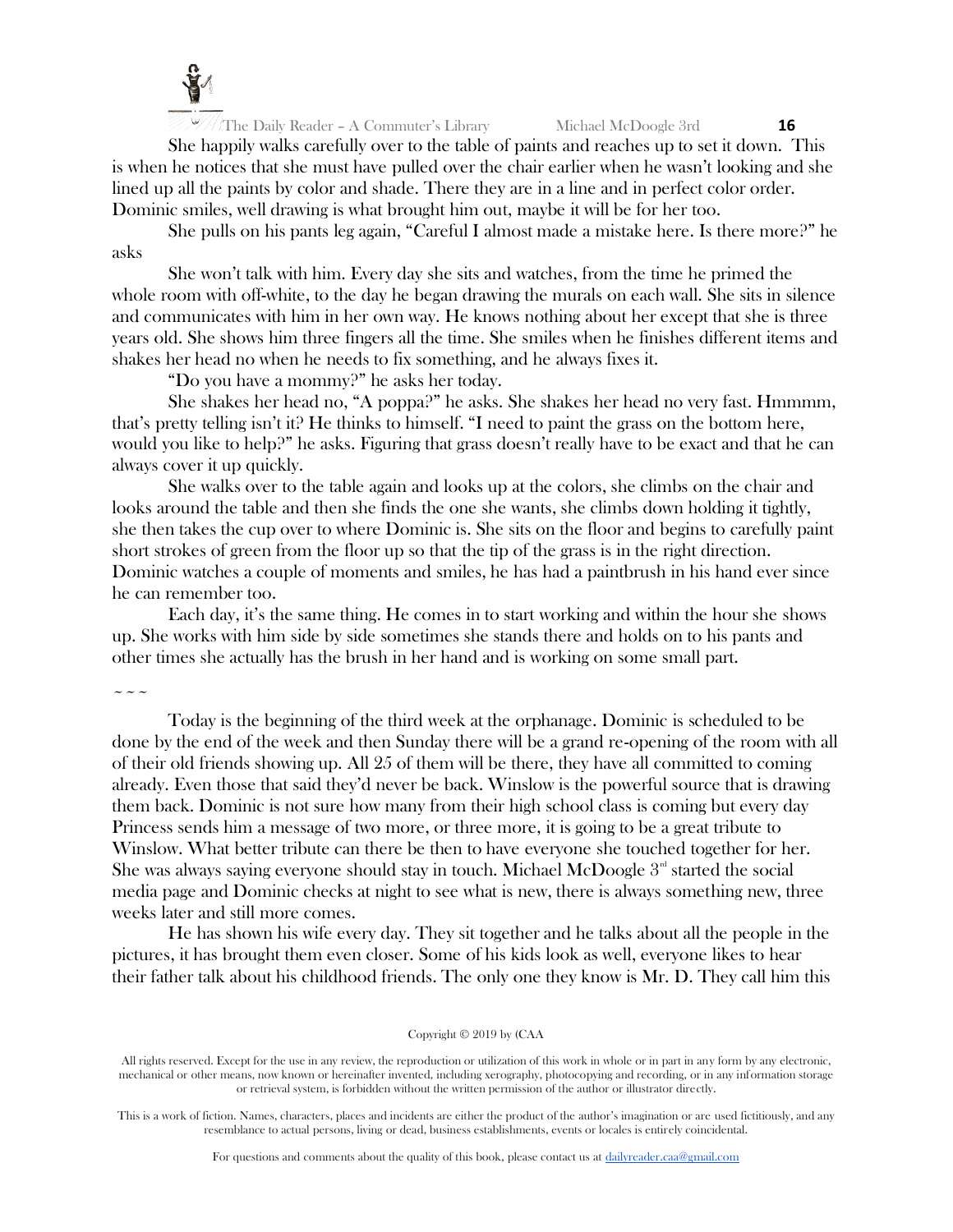

The Daily Reader – A Commuter's Library Michael McDoogle 3rd **17** because pronouncing his full name is too much for them. His oldest is as old as Princess. They have met a couple times and thankfully hit it off well.

Dominic shows up in the room early today and stops frozen in his tracks. A woman comes running up behind him. "Oh, I'm sorry we didn't know you were coming early." She says softly, not to wake the child.

"What's going on?" he asks as he looks at the child, who is sleeping curled up holding a stuffed bear on the pile of smelly painter's tarps.

"Every night she finds her way into this room, we even tried locking the door but in the morning check we still find her in here. She sleeps through the night here, in her bed she has fits of nightmares all through the night. So, we have let her sleep here, we don't know why but it keeps her calm. I'm sorry sir, I will move her right away." She starts to go in the room but Dominic stops her as he grabs her arm.

"No, leave her be. I'll work around her. You go tend to the others." He says softly.

After the woman leaves, he takes a picture of the sleeping child and sends one to his wife and one to his best friend. "Can you guess what I'm thinking?" he sends as a caption to the picture. Within seconds his wife writes back, "I'll call the lawyer." Dominic had not thought of that, but now that she mentioned it, yeah, it's a good idea.

His friend writes back, "When we all snuck out to paint the surprise mural on the basketball courts at school and Winslow slept on the tarps so we had to be extra careful not to spill paint." Dominic smiles, he knew his friend would get the reference. He tells him what his wife said and Michael McDoogle  $3<sup>nd</sup>$  writes back, "She is right, you know."

Dominic laughs out loud and then the child stirs, he quickly covers his mouth. As much as everyone swore off of this place, no one can get it out of their heart. At least five others have come back to adopt a child from here over the years. They spread the word to all their friends who are even slightly toying with the idea, many make it happen, others who live in the area have begun to volunteer to be mentors. This too is much needed.

Dominic looks around the room, it is filled with happy memories of Winslow. The time they went to the zoo and found a sleeping lion next to her cub, it's on one wall, the time they went on a hike in the woods with high school and saw some exotic birds who had probably been pets and released up in a tree, there on another wall. Then there are the pictures of all things Winslow; rainbows, fluffy clouds, garden paths of bright orange and purple flowers like the ones she planted in front of the orphanage every spring. The best memory is the campfire and the silhouette of a woman playing guitar. Everyone who knows her will remember Winslow playing down at the beach on the night before graduation. Many of their high school friends came by to hear her play and sing. It became their goodbye; many tears were shed when people left but mostly everyone was happy to have had each other in their lives and Winslow connected them all. For all the children who will play in this room, they will find comfort. Dominic is sure. Winslow's spirit is fully captured, he has done his best work since his college thesis.

As Dominic looks around to see where the finishing touches need to go, he begins to think about his college thesis, it happened almost by accident. Dominic was an art major. He was not sure at the time what he was going to do with his art but he had to perfect his skills if he was going

## Copyright © 2019 by (CAA

All rights reserved. Except for the use in any review, the reproduction or utilization of this work in whole or in part in any form by any electronic, mechanical or other means, now known or hereinafter invented, including xerography, photocopying and recording, or in any information storage or retrieval system, is forbidden without the written permission of the author or illustrator directly.

This is a work of fiction. Names, characters, places and incidents are either the product of the author's imagination or are used fictitiously, and any resemblance to actual persons, living or dead, business establishments, events or locales is entirely coincidental.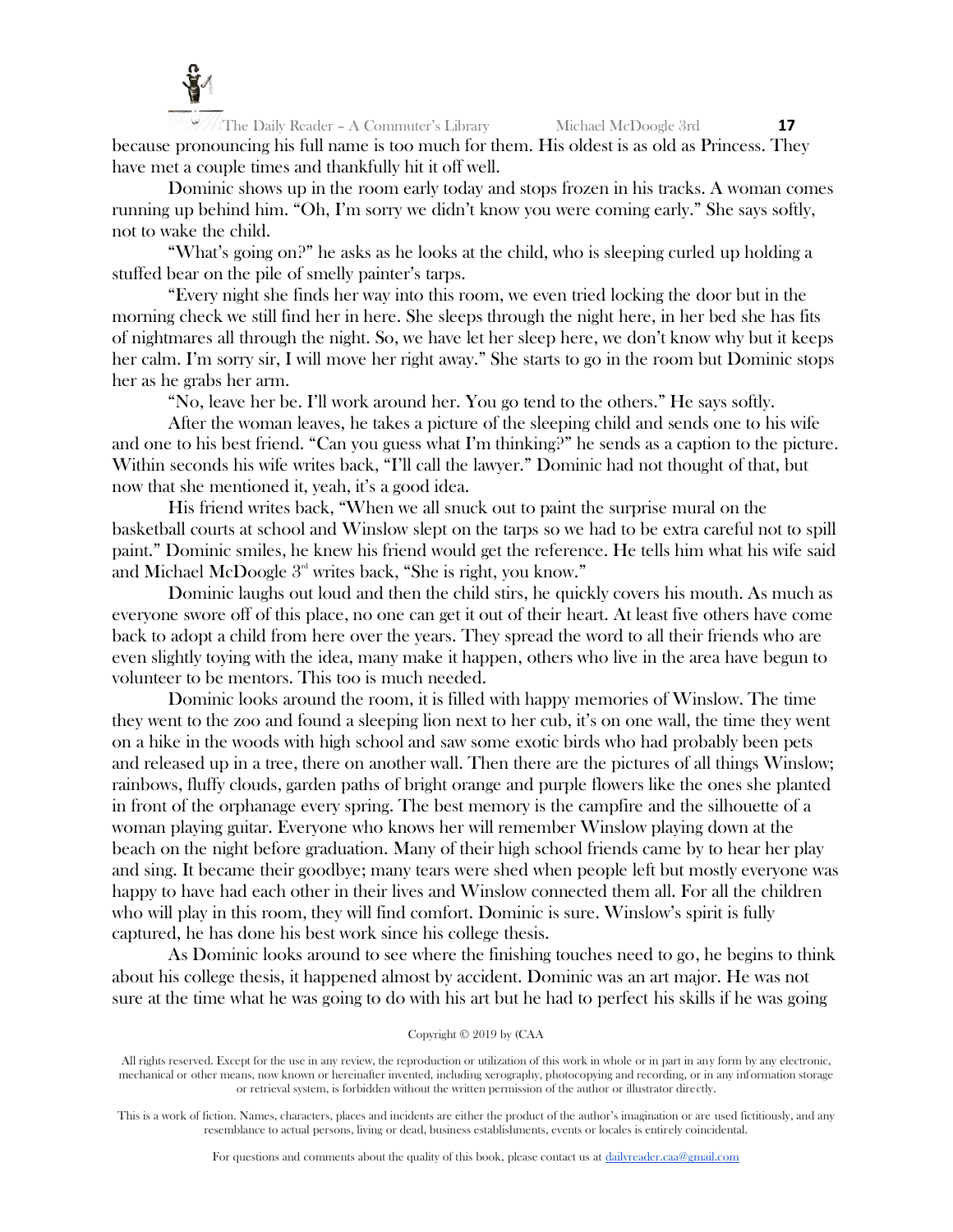

The Daily Reader – A Commuter's Library Michael McDoogle 3rd **18** to do anything that will earn him a real salary. He had to learn all he could about drawing, it was something he began to do at an early age and it is the only thing that kept him sane through some very trying times.

His art instructors pushed him and challenged him further, he was having the best college experience a person could ask for. However, like every student, he had to take some other courses besides art, these he struggled in. Marisa, she was a science major, headed for medical school and took all her classes very seriously, too seriously according to him.

He would tease her and sometimes tickle her to make her smile in class. She would swat him with her hand or book even but all the while, she sat next to him the very next class. Dominic cared for her as a friend. She kept bugging him to study the other courses while he bugged her to take life less seriously. They were a crazy pair. Dominic didn't go anywhere without his sketch pad. She never went anywhere without her backpack full of books. Together they studied and worked in the library, in the park, at the diner. You could always see them together when he wasn't with Michael McDoogle  $3<sup>rd</sup>$  or when he wasn't in actual class. Marisa would never take an art class, she said she didn't know her blue from her red. He would tease her that she better figure out those two colors if she wanted to pass anatomy. They would laugh.

Senior year came and the art teacher Dominic admired most pronounced the thesis options. All these years of taking class, Dominic never once considered it work. This was a pleasure trip he was enjoying but the idea of a thesis, a group of items to be done on the subject of the professor's choice and not his, didn't sound like fun at all. He dreaded it completely.

Half way through the year they had to produce a prototype of what they wanted to present. The subject was to be 'college years'. Which means he would have had to start this from year one. He worried about his upcoming meeting with the professor for days, paced his room, was distracted when he talked to friends.

Marisa was the one who finally called him out on his anxiety, "What's going on?" she asked innocently. With Marisa it was easy to talk, like he always had with Winslow, he told her his worry. She began to laugh and he turned to her with a scowl. "What's so damn funny Marisa? Not everyone is headed to medical school you know."

Marisa stopped suddenly, "Hey Dominic, I thought you were kidding that you were worried. I'm sorry. Honey please. Come here." She walked over to his sketch book which she has seen many times throughout the years. She opens a few pages and says, "Your thesis." She turns the pages all of which are pictures of her. Sometimes it's the back of her laying down on the grass studying, there is the one in the library where she snuck up to the top of a bookshelf after hours and laid there with a book open, Dominic was there to capture her in every place they went, who needs photography when you have a Dominic painting your life as you go along. It was always his whimsical part that kept her moving through college and she is hoping that it will keep her motivated through med school.

"You see darling, you've been capturing me all these years; this is your thesis. What more can you draw on campus life, you've captured me doing every kind of studying there is. You made my serious study life beautiful." She had turned to him then and grabbed his face into hers and planted the most beautiful kiss he had ever received.

#### Copyright © 2019 by (CAA

All rights reserved. Except for the use in any review, the reproduction or utilization of this work in whole or in part in any form by any electronic, mechanical or other means, now known or hereinafter invented, including xerography, photocopying and recording, or in any information storage or retrieval system, is forbidden without the written permission of the author or illustrator directly.

This is a work of fiction. Names, characters, places and incidents are either the product of the author's imagination or are used fictitiously, and any resemblance to actual persons, living or dead, business establishments, events or locales is entirely coincidental.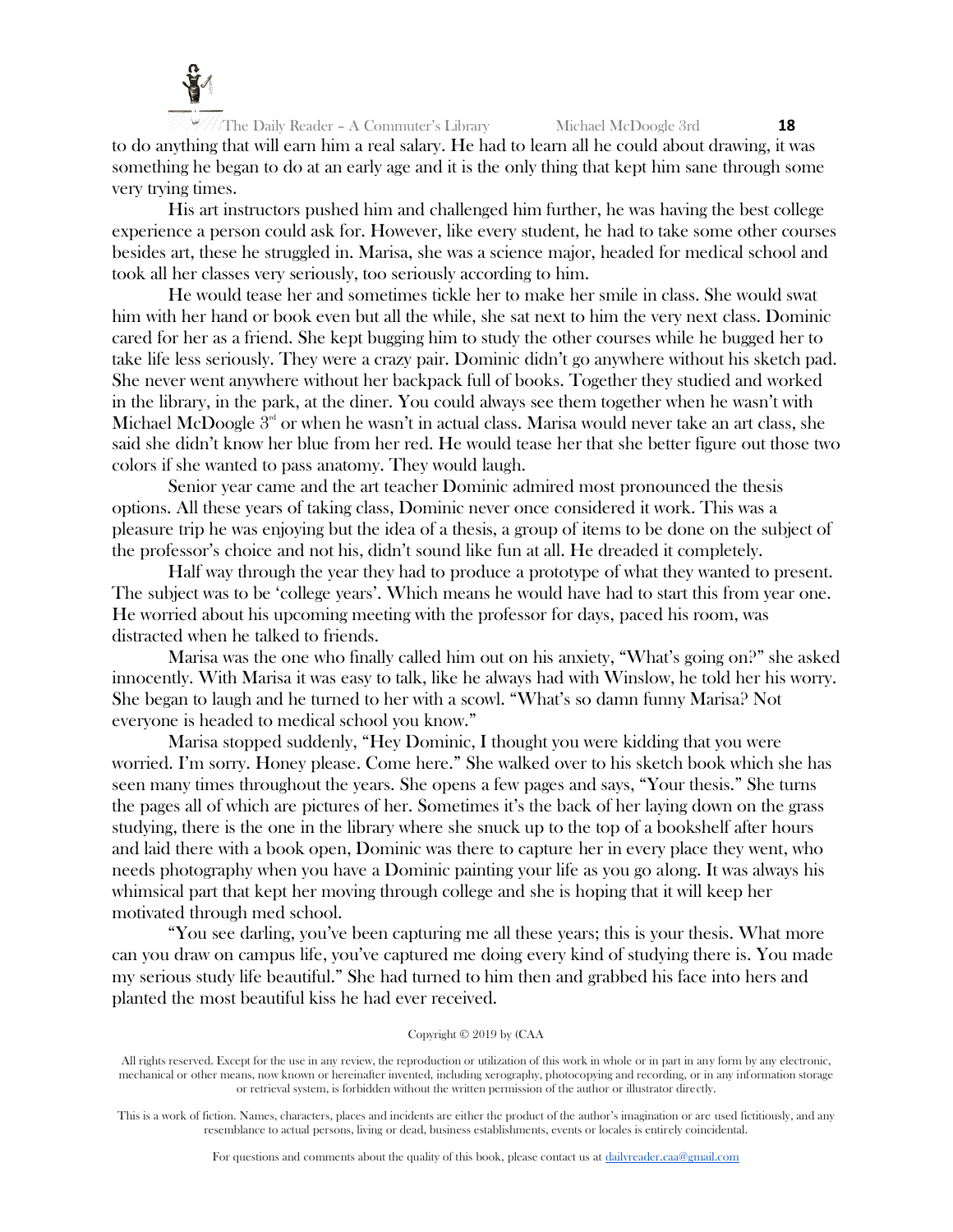

That is when he realized Marisa was his, forever. They became even more inseparable then. He met her family and brought one of his paintings as a gift instead of flowers, he had no idea who his parents were but he brought one that he thought would be a good living room painting for anyone. Turned out he had picked the exact thing her mother had been searching for, the colors were perfect, the design, the hidden hearts all over the painting, made the item match that much better. To this day she proudly says it stole her heart away upon first glance.

Dominic's paintings and drawing supported them through medical school, her father had planned on helping out financially but in the end, he did not need to. She had scholarship to school and Dominic made enough to support them at home. By the time she finished school they had two children, they now have five and by the looks of things, soon to be six. Dominic lives a blessed life.

When he hears the child stir, he walks over to her and bends down, "Good morning sunshine, did you sleep well?" he asks.

Her face turns to him and she cries, "I'm wet." She says. But it was music to his ears. She spoke to him, actual words. He lifts her up and swings her around screaming, "whoo hooo!!!"

The woman who was there before came running in, he looks at her all smiles, "She woke up and told me she is wet." He smiles to her. Tears come to her eyes.

"Come Winnie, let's get you to the bathroom and cleaned up." She says reaching for the child.

Dominic is caught completely off guard, the child grips harder around his neck, "I've got this, show me the way." He sends a quick text to his friend and wife about the child's name. Ping, his phone chimes quickly, "I've already called the lawyer, he is all about making this work out. Oh my goodness Dominic, a girl!!! I can't wait to meet her." his wife says. They only have one girl, their oldest, the rest have been boys.

Now his phone is ringing, "Are you pulling my leg!" his friend yells.

"No, can't make this stuff up." Dominic says as he is washing the girl now and she has begun to giggle as he tickles her while getting her washed up and dressed for the day. The woman never leaves his side, she is amazed to see this connection and to hear the young girl's voice. It's music to her ears.

"Well, have you called Benny yet?" his friend asks.

"Marisa already did with the first picture I sent today. I guess Winslow still has my heart but this time we will really be family." He smiles

"Yeah, this time it is permanent. Do we have a cake for Sunday? Winslow never did her birthday without her cake you know." His friend says.

"Marisa took care of that too, she knows what we are like on our birthday. Now that we know where she is, I'm sure next year we will be there. No?" he asks.

"That sounds great. Who says you can't have a birthday at a cemetery. Princess will like that, we went the other day, hadn't been for a while. Princess says Winslow likes the bear behind the bush by the way." His friend laughs.

"Man, that part still creeps me out a bit, she doesn't say things like that in school, does she?" he asks concerned for the kids.

## Copyright © 2019 by (CAA

All rights reserved. Except for the use in any review, the reproduction or utilization of this work in whole or in part in any form by any electronic, mechanical or other means, now known or hereinafter invented, including xerography, photocopying and recording, or in any information storage or retrieval system, is forbidden without the written permission of the author or illustrator directly.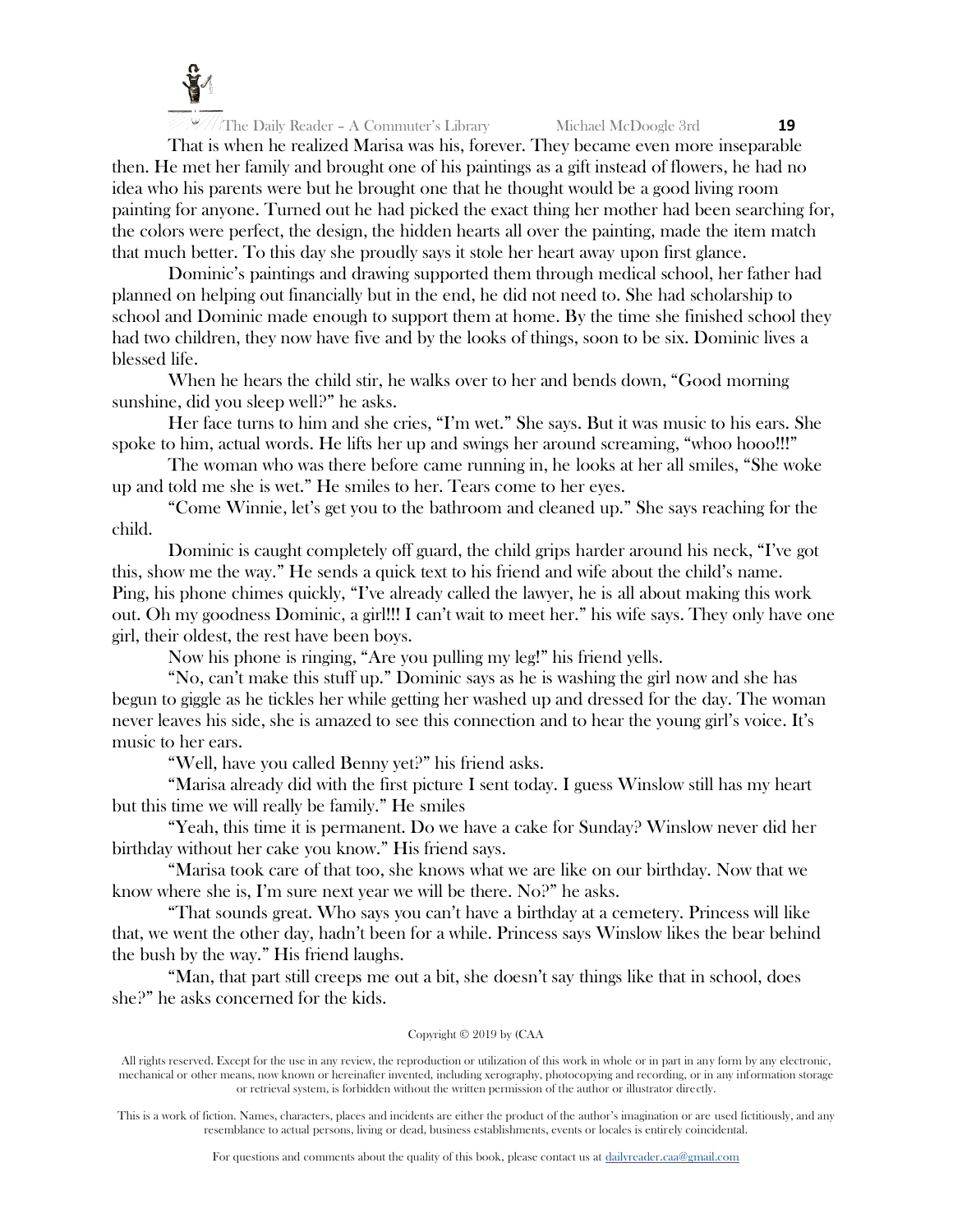

"No, she knows they won't understand. She also said she doesn't think it will last much longer because Winslow's voice is getting softer and softer, she thinks her momma stayed with her until she found a place to be loved. She only wanted love for her and Princess is comfortable with that. The social media page is helping her understand who her mom was. It's been great. I keep asking people to send in old photos and lots of stories for her daughter, almost everyone has sent. You and I don't need to write things down, she will hear enough from us as the years go on." Michael McDoogle  $3<sup>rd</sup>$  answers.

"You know my friend. We did ok, you and me. I have the large family I always wanted and you have spent your life helping others with your own gift. We did pretty damn good from my standings. Hey caught that picture of you and Phoebe, can't believe she still has that one. Torch runs deep I guess." Dominic laughs, the little girl in his arms has become very animated all of a sudden as they find clothes for her to wear.

"Funny you said that, Princess said the same thing. She said why would she keep the picture if she didn't still care? But if she did, I'm not hard to find you know. How many people with my name could there be?" he asks.

"Well, at least two if you're the third." The two of them laugh. "Going to get this little one a bite of breakfast, dinner tonight?" Dominic asks.

"Yeah, meet you at Wally's." he hangs up unsure of all that he is feeling now.

 $\sim$   $\sim$   $\sim$ 

Benny worked his magic, as he always does, and had a speedy adoption prepared so that after the party on Sunday, Dominic and Marisa will be going home with six children, not five. The boys were jumping around at having another kid in the house, their daughter can't wait to have someone she can doll up. She and Princess have become good friends in school too. Everything is coming together as Michael McDoogle 3<sup>rd</sup> always wanted.

Princess is on the social media page again tonight and she sees that Phoebe has posted another picture of herself and Poppa. She decides to do something about these pictures. She sends a private message to Phoebe. "Hello, this is Princess, Winslow's daughter. I used to be called Eloise but my new Poppa, Michael McDoogle  $3<sup>rd</sup>$  decided Princess suits me better. I am wondering why you are posting pictures of you and him. This hurts him you know. He gets tears in his eyes every time." She hits send and hopes she doesn't get in trouble.

Then she looks at the other posts; seems as the day gets closer more and more people say how much they miss her momma in their life. How much she made everyone around her happy. Princess, Eloise, thinks about the woman they are talking about. When she was alone with her momma, this is the one she knew. When they were in the room with her momma's husband, Momma was never smiling. "I wonder if Poppa knew that?" she says out loud.

"If Poppa knew what?" he asks from behind her. She turns quickly to see him with a sad face on.

"If you knew Momma wasn't happy around her husband. She was happy with me, when we were alone. Is that why you took me away from him? So that I could be happy too? Did you think he would not let me be happy like Momma?" she asks.

## Copyright © 2019 by (CAA

All rights reserved. Except for the use in any review, the reproduction or utilization of this work in whole or in part in any form by any electronic, mechanical or other means, now known or hereinafter invented, including xerography, photocopying and recording, or in any information storage or retrieval system, is forbidden without the written permission of the author or illustrator directly.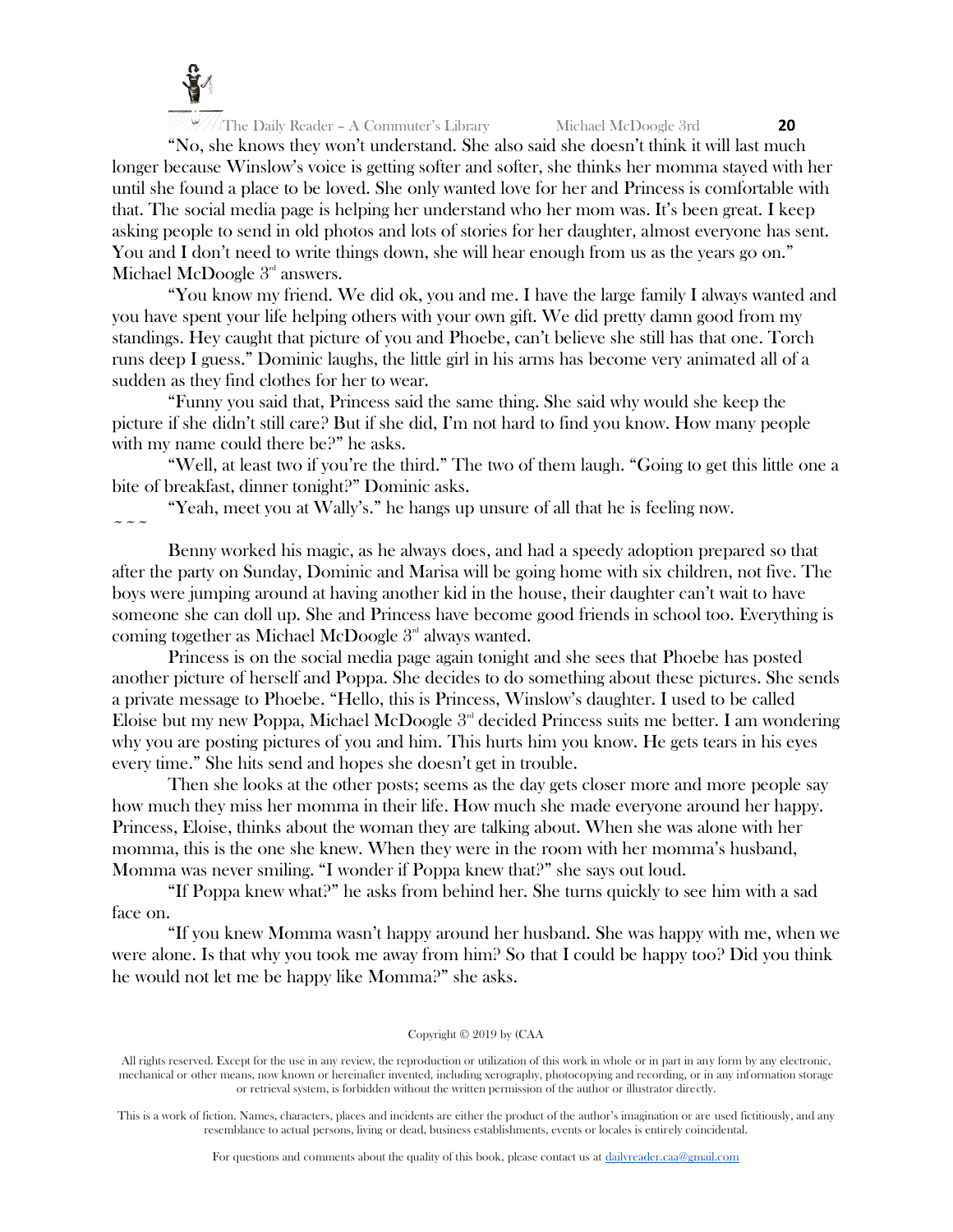

"I took you away because I loved your momma and knew she would like me to take care of you. I also took you because of what you said he made you do to him. That's against the law, no man should ever ask that of a child, its unheard of, even gross, and something only adults who are in love and married do behind closed doors. Does any of this make sense to you?" he asks.

"I've learned about body parts in school and what they are used for. I didn't know it was wrong." She bows her head down ashamed.

"No, you didn't, which is what made the judge so angry at that man. Remember that? Remember he said he was going to keep something on the man's record? Well, that mark on his record is a very bad thing for him, hopefully he will never hurt another child in his life. Maybe you saved a life that day like I had saved yours." He smiles at her.

"I saved a life? Really? Me?" she asks.

"Yes, you Princess Eloise, you saved a life." He says assuredly.

"I don't like Princess Eloise, I like only Princess. Momma said my name came from my father's side of the family and she had no choice, they wrote it down on the papers without asking her because it was his mother's name. Momma had no choice, she said she would have called me something that meant gift because that is what she thought of me from the moment I was born. We can stick with Princess if you don't mind. I've been thinking about that a lot and I want it to be my real name. Can we change it?" she asks.

"Your adoption papers say I adopted Princess, daughter of Winslow Harrington. Didn't you ever look at them? I can show you again if you'd like." He says.

"No. Are we all ready for Sunday?" she asks trying to change the subject.

"Yes, the cake is ordered, your dress is ready, my suit has been pressed. Dominic and Marisa have all the decorations and the papers for little Winnie to go home with them. Let's see, what else could there be. Ahhhhh yes, this." He pulls something out from his pocket. Princess looks at the box, it looks old. She can tell it's a jewelry box, "What is that?"

"Open it, it was your momma's" he says. Inside the box is a locket, it opens to have three faces in it, her momma's, her new Poppa's and Dominic's. Michael McDoogle  $3<sup>nd</sup>$  took the time to put in as current a picture as he could find of all of them. The last one of Winslow was of her smiling really big right at the camera from high school graduation.

"Where did you get this?" she asks.

He bows his head a bit, "It was sent to me one day a long time ago, with a note saying, and I quote, 'she doesn't need reminders of being a boy's toy.' No return address at all." He says watching her.

"It was from my dad then. He didn't like her talking about her old friends. He would yell at her and say they weren't family that they were all a bunch of misfits from an orphanage then he would tell her how lucky she was he found her and was willing to have her. He left when I was seven. I may have been young but I remember hearing all their fights. She married again when I was eight but then at almost nine, her heart couldn't carry any more sadness so she left me here to pick up the pieces. But I'm not sad, I'm not, you are the best piece of my life now and somehow, I knew you, well, I knew someone would find me." She says softly.

#### Copyright © 2019 by (CAA

All rights reserved. Except for the use in any review, the reproduction or utilization of this work in whole or in part in any form by any electronic, mechanical or other means, now known or hereinafter invented, including xerography, photocopying and recording, or in any information storage or retrieval system, is forbidden without the written permission of the author or illustrator directly.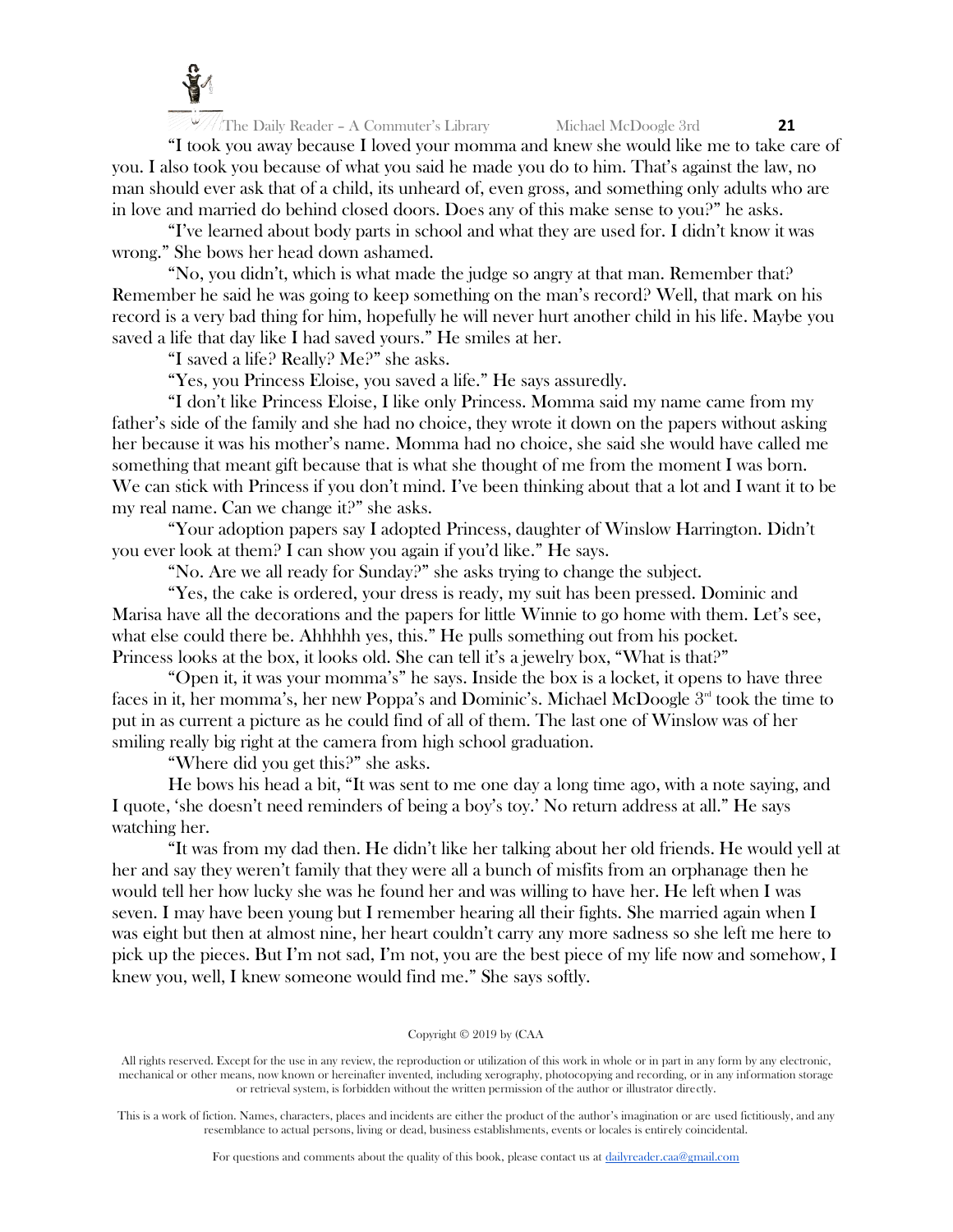

That explains why she was so close but they couldn't find her. Her ex cut her off from her previous life, she could no longer reach them physically or through her heart, giving this piece back to her daughter is the right thing to do; he knew it would be. "You're angry at me, aren't you?" she asks.

"No honey, I'm angry at me for not fighting why I received the necklace. I could have been in your life all along and you would never had had to deal with the second husband, can you ever forgive me for not trying to find you when I had the resources to do so? Dominic and I, we didn't know what to do, it was hard on both of us when she got married and left us. Dominic couldn't keep the locket, it was too painful for him I offered it to him first before keeping it myself. Oh, please say you forgive me." He bends down to face her in the eye to be sure

"I have done a bad thing, you will not be happy." She takes his arm and pulls him towards the computer and opens the message she sent, only without her knowing there is a message that was sent back, she hasn't read it yet. They read together.

"Dear Princess,

Thank you for reaching out to me and letting me know your Poppa has seen the pictures. It was not meant to upset him but I was hoping it would help him open his heart again. If he has you in his life, I know his heart is open and I know he has a really big one too. I'm glad to see that he and Dominic the lion are still fast friends, they are good people.

I don't know if he told you who I am but I am the one who probably closed his heart forever. We were together a long time, or it seemed to me to be a long time, but my parents were not as understanding as your Poppa. They wouldn't allow me to be with him. They made threats on my college career and many other ways that are hard to explain, so that I had no choice but to walk away from the only love I've ever felt.

Please tell your poppa, that yes, I had two children with the man he knows I married but as soon as I was done with graduate college, as soon as I was done with establishing my career and was able to stand on my own two feet, I left him, left his family's money and left my own too. I have my two boys with me because I was able to prove their father didn't even know them or care enough about them to have custody.

I am by myself in this life and I miss your poppa all the time. I will be there on Sunday and I'm hoping for a happy reunion. Can you tell him this for me? Can you be my messenger and tell him how much of a coward I was? I was not as strong as he needed me to be then, but I am now. I really am now. I promise you that. I will never hurt him. I could never do that to the only man I've ever loved.

Looking forward to meeting you Winslow's princess. He couldn't have picked a better name."

Princess looks at her Poppa, tears are running down his cheeks and she feels bad, she bows her head and tries to walk away. Instead of being angry he pulls her on his lap and sits down at the computer with her. He copies Phoebe's letter and sends it to Dominic, Michael knows he will understand the magnitude of what was said. Phoebe, his Phoebe is still his after all these years. He hopes she is not disappointed when she sees him.

"Why is he called Dominic the lion?" she asks.

# Copyright © 2019 by (CAA

All rights reserved. Except for the use in any review, the reproduction or utilization of this work in whole or in part in any form by any electronic, mechanical or other means, now known or hereinafter invented, including xerography, photocopying and recording, or in any information storage or retrieval system, is forbidden without the written permission of the author or illustrator directly.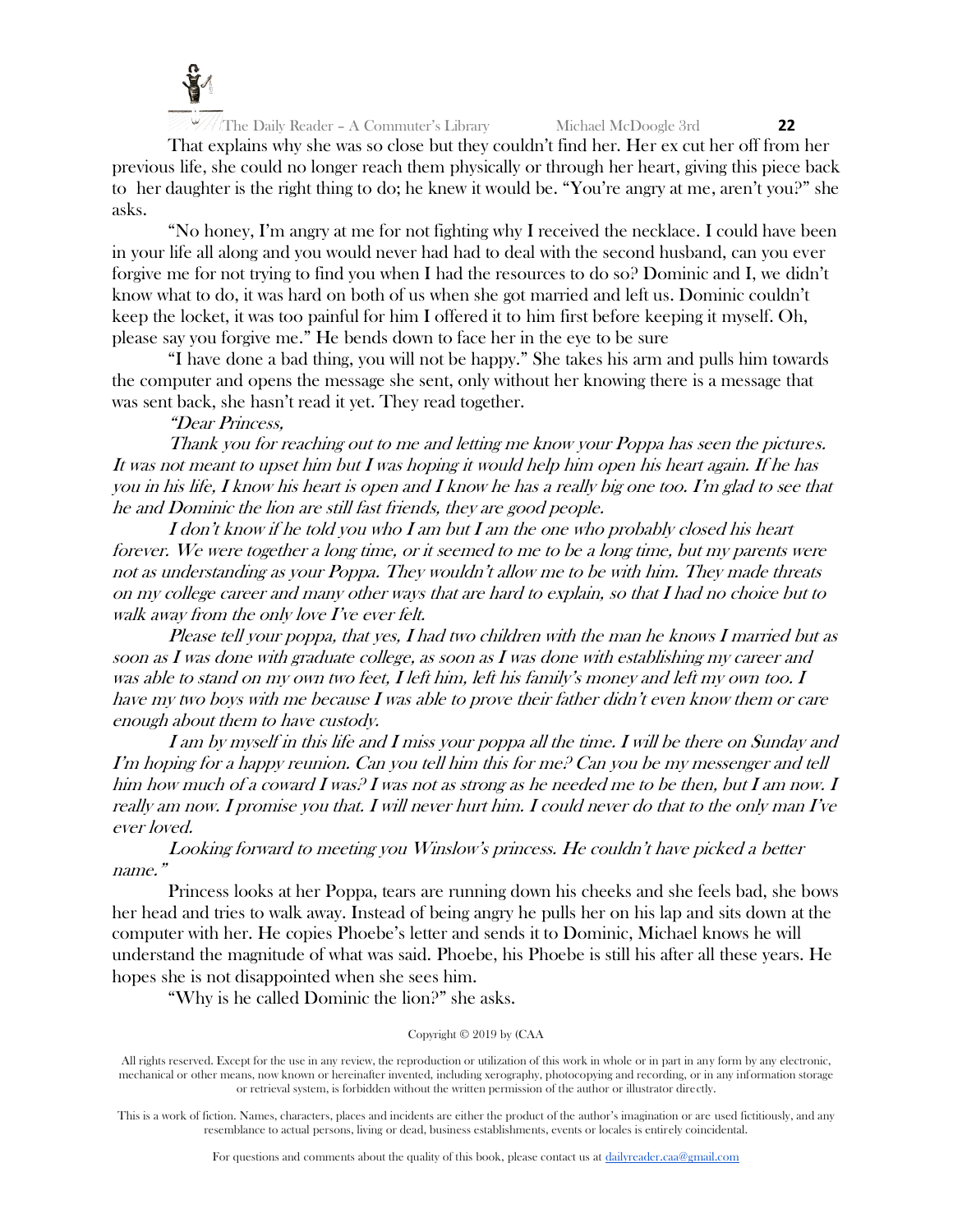

"Well, that's a rather interesting story. One night, after Marisa and Dominic had finally admitted their love for each other, they were supposed to meet by a certain bench at sunset by the science lab. He wanted one more picture for a series of pictures he was drawing, he had to make a whole group of pictures all on the same subject for what is called a thesis. It's like your graduating test. Anyway, he was coming close to the lab when he heard screaming, some girl was yelling the word 'no', and things like, 'get off of me.' Well Dominic went running towards the voice and wouldn't you know, that girl who was yelling was Marisa, there was a boy pushing her towards the wall of the building touching her where he had no right to touch her, and Dominic exploded. That's the only way I can say what happened. He jumped on the guy and literally pulled him off of her and then in superhuman strength he picked the guy up over his head and threw him about five feet away, the guy landed on his back. Dominic had roared, every witness said the same thing. He roared saying to the guy as he threw him, 'the woman said no'.

We had campus police who had heard her scream too and they were already running towards her when they saw him pull the guy off and throw him. The guy on the ground had the wind knocked out of him and I think he broke a rib or two from the fall, he pointed out to the police that Dominic did this unprovoked but they said he should be glad it was him and not them, because they would have beaten him for sure. They arrested him for his attack on Marisa, Dominic was never charged with assault, but word got out that Dominic was not to be hassled with and that no one better lay eyes on his girl.

People around who saw this happen said he sounded like a lion with his roar. They all came to help but he and Marisa were ok. She thanked everyone for being willing to help. Not many people will help but at our campus, we looked out for each other. We all have saved someone I guess." He finishes his story remembering that day with a smile. He was one of the witnesses that saw his friend's super human strength.

"Wow, is that why they have a couple of lions by their front door?" she asks.

"Yep, and the few in the house as well. All were gifts by the people who were there. Everyone had the same idea for a wedding gift and Dominic and Marisa kept them all. Weird story huh?" he asks.

"You're not mad at me for sending the message?" she asks.

"No, I'm proud of you. I've been too scared to send one myself. I've wanted to many times but I suppose I didn't want to get hurt again, what if it was as innocent as posting the only picture she had of that time. We didn't take pictures of everything then the way people do now." He explains.

"Will you want to see her on Sunday then?" she asks.

"Yes, I suppose I will want to see her. You'll have to keep me from being nervous though. I haven't seen her since that picture." He says.

"Ok, I will hold your hand if you hold mine when they name the room after Momma." She says.

"Deal."  $\sim$   $\sim$   $\sim$ 

#### Copyright © 2019 by (CAA

This is a work of fiction. Names, characters, places and incidents are either the product of the author's imagination or are used fictitiously, and any resemblance to actual persons, living or dead, business establishments, events or locales is entirely coincidental.

For questions and comments about the quality of this book, please contact us at [dailyreader.caa@gmail.com](mailto:dailyreader.caa@gmail.com)

All rights reserved. Except for the use in any review, the reproduction or utilization of this work in whole or in part in any form by any electronic, mechanical or other means, now known or hereinafter invented, including xerography, photocopying and recording, or in any information storage or retrieval system, is forbidden without the written permission of the author or illustrator directly.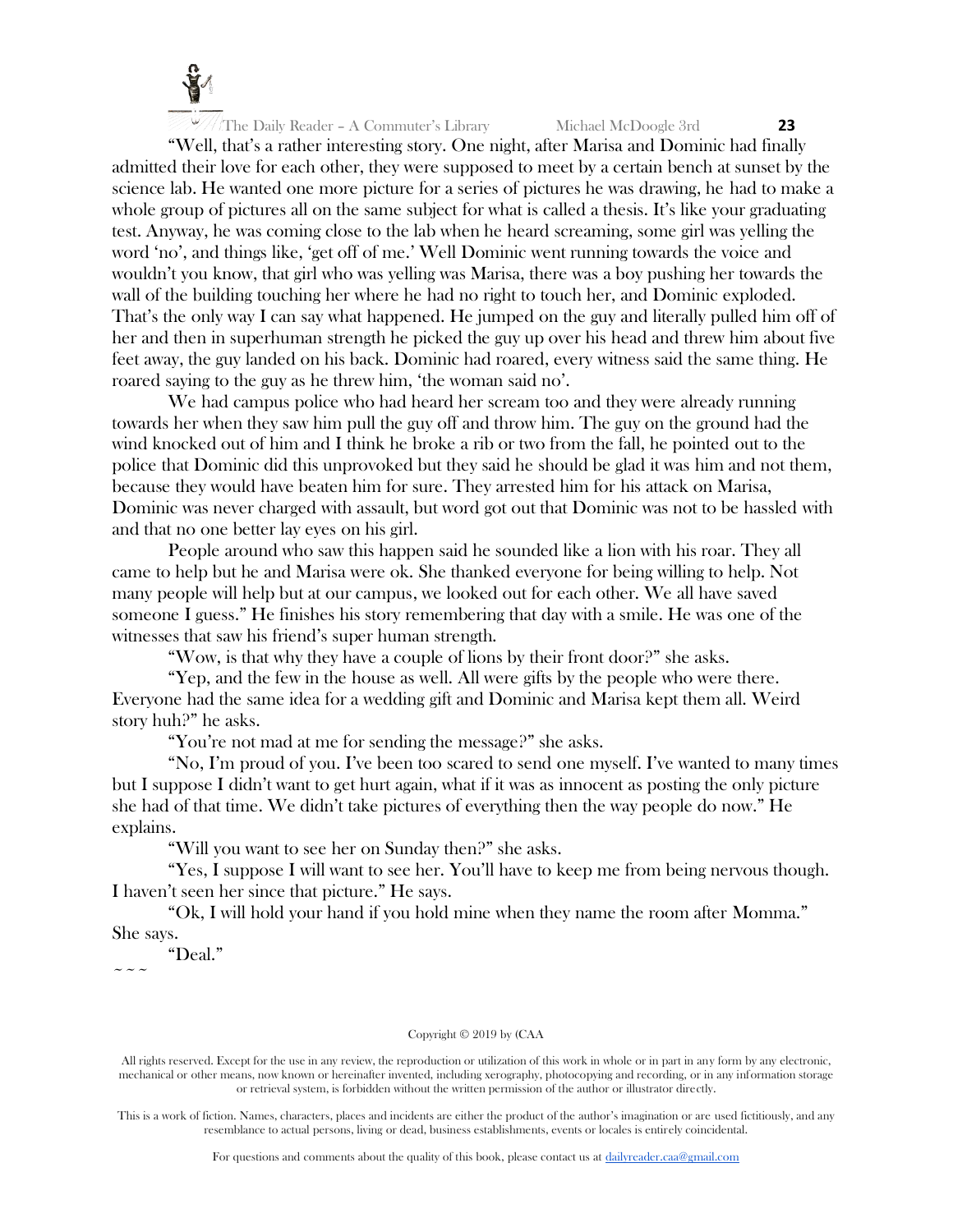

Since opening his heart to Princess, Michael McDoogle  $3<sup>rd</sup>$  has grown taller, he walks taller and with more pride. He has learned how to have fun again, they laugh, they play, and he makes sure she does all her studies to the best of her ability.

Sunday morning comes fast and they are all at the orphanage already. Benny, Dominic, Marisa and kids, the professor with his wife and kids plus many, many more from long ago and far away. The director of the orphanage has greeted back all her old students with love and affection. Theirs was a special group, she saw most of them grow up from the time they were ten years old.

Everyone is mulling around the big gym together having punch and cake. "Excuse me everyone, may I have your attention." Marisa says

"Many of you may not know me but I'm married to Dominic. He is the artist who has taken his vision, his memory and his heart into this project with the help of Michael McDoogle  $3<sup>rd</sup>$ and Winslow's daughter, Princess. We are here to celebrate her birthday and her life. Those of you who were lucky enough to know her may recognize her in the room that we are dedicating to her today. Dominic said you will see many shared memories. For those of you, like myself, who did not know her when you were young, you will see a room full of love, hope and happiness; the three traits I believe she must have had inside her at all times.

Without further ado we ask that you turn your attention over to the south side of the gym where Princess is waiting to cut the opening ribbon of Winslow's room."

There is some applause and then Princess cuts the ribbon to a roar of cheers. People flow in smoothly and walk around looking from one wall to another, there is so much to capture; you can't see it in one glance. Then the murmurs start, "oh my, look over here.", "wow, that's our tree hut we built", and this one "it makes me feel she is right here". A comfortable silence takes over the room as everyone who has a shared memory relates it quietly to the significant other they have brought with them today. Tears flow but they are happy ones, Dominic receives many hugs and pats on the back as does Michael McDoogle  $3<sup>nd</sup>$ . Princess is introduced to so many people who have brought her the pictures they posted and some different kinds of mementos from her mother.

"I'm sorry to interrupt you again." The director's voice sounds over the loud speakers. "But we have some very important announcements to make here today. First off, Mr. Benny as he is known here, has officially adopted Sophia *and* her brothers Carmen and Joseph. They will be leaving us today but promise to be back for all the future teen programs we will be having in Mr. Benny's after school program." There are a lot of cheers, many from the kids as well as the adults. "Oh, don't get in a roar just yet. There is more. We would like to proudly announce that this year's graduating class will be 100% of them. We have not had that since the year Michael McDoogle  $3<sup>nd</sup>$  Dominic, Winslow and their classmates were here but due to Mr. Benny's program, we do now and hope to continue this in the future." To this there is an even bigger round of applause. Benny stands even taller, if that was possible. He is already standing next to his children; ages 16, 12 and 8. He could not split them up, when he became close to Sophie he began to befriend the boys as well.

"Ah, and the piece de resistance is that our own Dominic the Lionhearted will be taking home our little Winnie, a fitting tribute to all he has done here in honor of his old friend, dare I

#### Copyright © 2019 by (CAA

All rights reserved. Except for the use in any review, the reproduction or utilization of this work in whole or in part in any form by any electronic, mechanical or other means, now known or hereinafter invented, including xerography, photocopying and recording, or in any information storage or retrieval system, is forbidden without the written permission of the author or illustrator directly.

This is a work of fiction. Names, characters, places and incidents are either the product of the author's imagination or are used fictitiously, and any resemblance to actual persons, living or dead, business establishments, events or locales is entirely coincidental.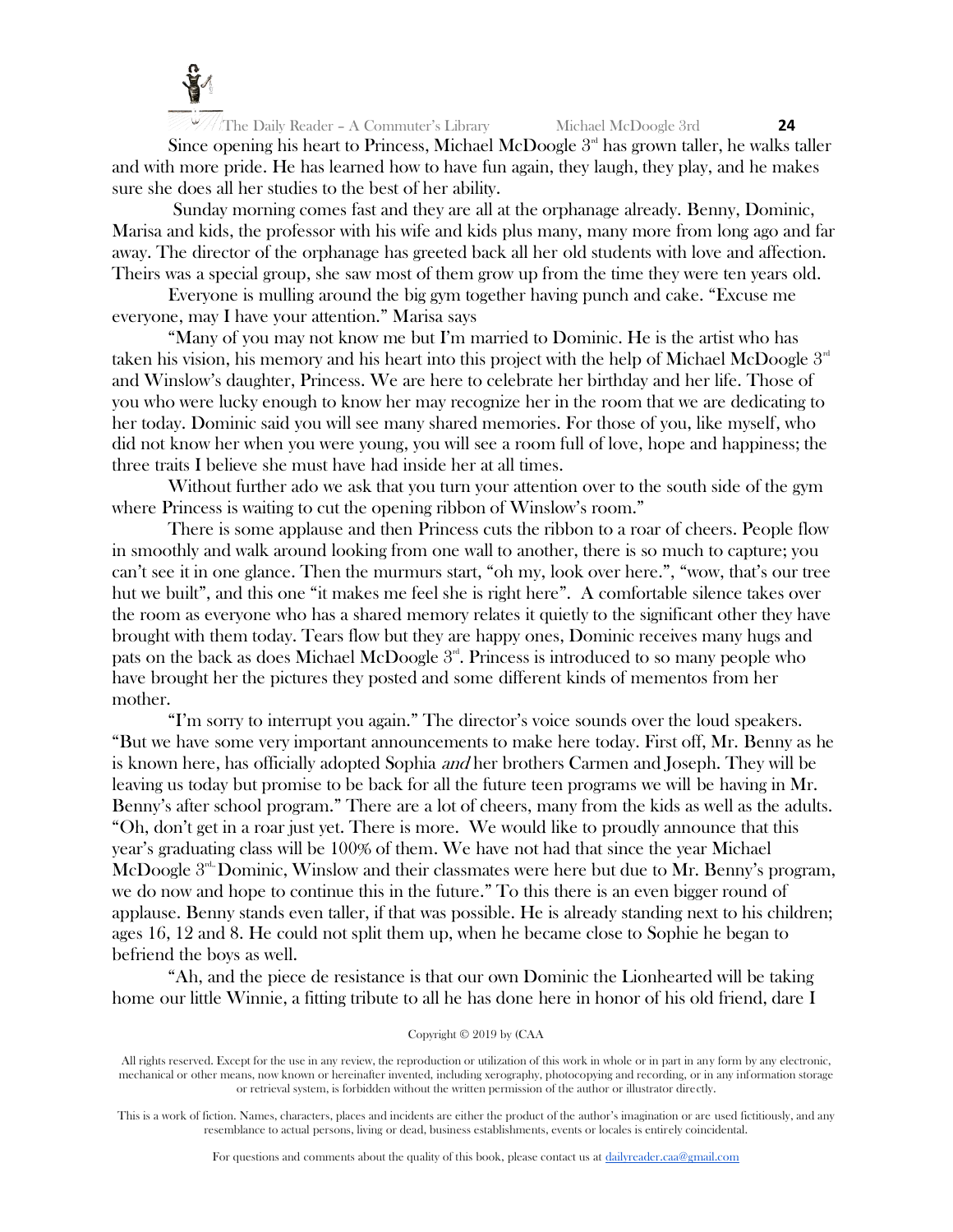

The Daily Reader – A Commuter's Library Michael McDoogle 3rd **25** say sister, Winslow. We wish you all the best of luck and look forward to many, many more happy gatherings. The outer courts have been set up with some games and activities for the day, please join me." She says as the back doors to Winslow's room are opened and everyone walks out slowly to enjoy more of the festivities.

"Good afternoon Princess, may I introduce you to my boys? This one is Barren, he is my oldest and he is 13, and this one is?" she questions her son and he answers, "I'm Hercules now." He says proudly.

"Ok Hercules here is 10 like you. However, he likes to change his name a lot, that's why we ask him all the time." Phoebe smiles at her.

"My name is Princess because my Poppa says the name fit me." She says proudly.

"Yes it does." Her poppa says from behind her. "Hello boys. Do you like ice cream? Princess here can take you to the ice cream booth if you'd like. My treat." He says smiling. The boys who have tried hard not to show they are enjoying the day can't help but smile at him.

"Ok, but maybe you should give me the money. I'm the oldest and I know my math very well." Barren says.

"Well, young man, that is very responsible of you. Here, let me know if there is any change. Princess take them over to Mr. Benny's booth ok?" She smiles knowing he won't charge them any money. "Ok Poppa, come this way," she starts to walk off quickly but Barren puts his hand on her shoulder.

"Wait up, it's a crowd we don't want you to get lost, ok?" he says as if stepping into a big brother role for her is a natural thing to do.

"You look fantastic Michael McDoogle  $3<sup>rd</sup>$ . Does anyone call you Mike anymore?" she asks.

"No, I have but one name, I chose it and that is what I go by, with everyone." He says firmly. He hated being called Mike as a child but invariably someone always did.

"As long as nothing has changed with you. I see your smile is the same, you have maybe a couple of distinguishing looking grey hairs but all in all, you're still the man I once fell in love with."

There she said it, she couldn't hold it in any longer. She has been watching him all afternoon, watching how everyone gravitates towards him as they used to. His charm was always natural, never forced. Many of the people she met here introduced themselves as clients of his. She knew he would be successful, she had only hoped he would be happy too.

Michael McDoogle  $3<sup>rd</sup>$  watches her mouth as she spoke. He watches her eyes as well, they are full of water waiting to fall down her cheeks. His heart pounds more than it should be, he should be angry at her, he should be wanting to walk away and let her hurt the way he did so many years ago but he can't. Instead he pulls her in for the kiss he was never able to give her.

Princess and the boys are watching them as they come closer, then they stop walking and stay where they are. Somehow all three of them know their lives have changed at the moment of that kiss. Barren says, "You see Princess, I told you my mom loved him. She hasn't stopped talking about him since that social media page opened up. We've heard all about him. She told us all about our father too and how he never even put up a fuss about her taking us with her. Not

#### Copyright © 2019 by (CAA

All rights reserved. Except for the use in any review, the reproduction or utilization of this work in whole or in part in any form by any electronic, mechanical or other means, now known or hereinafter invented, including xerography, photocopying and recording, or in any information storage or retrieval system, is forbidden without the written permission of the author or illustrator directly.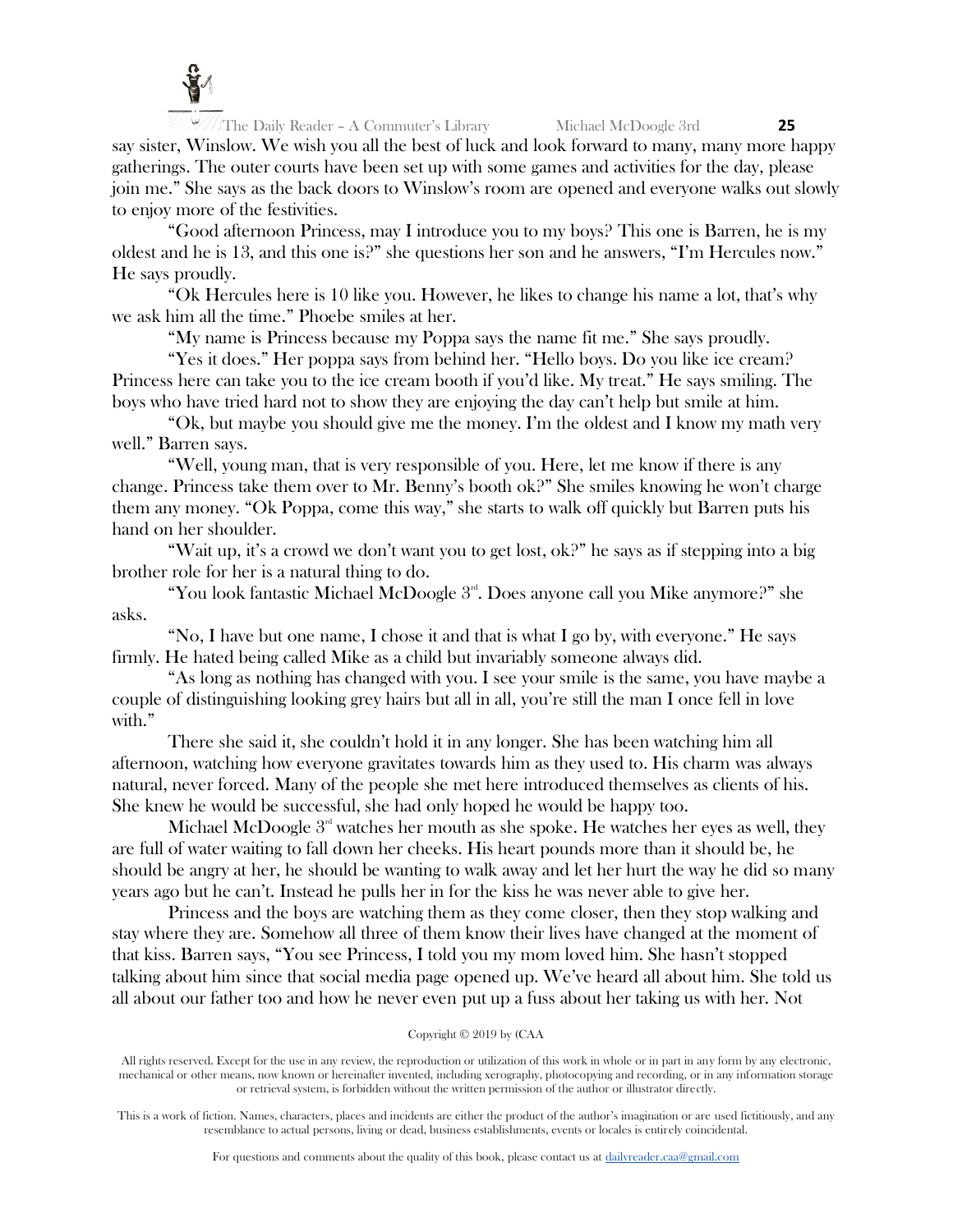

The Daily Reader – A Commuter's Library Michael McDoogle 3rd **26** even once. I don't want to have his name anymore; I want to change it like Hercules here does all the time."

"Come with me." She says holding his hand, and pulling Hercules along for the ride. She marches right up to her Poppa and his new love and announces quite matter of factly, "Barren would like to change his name to Michael McDoogle  $4^{\text{th}}$ ." She says with gusto.

The two adults peel apart from each other, Dominic and Marisa heard the pronouncement, as did the Professor and his wife. All heads turn towards Michael McDoogle  $3^\text{\tiny{nt}}$ .

He looks around and sees everyone he loves watching him, he is holding on to Phoebe this time tightly, nothing will let her go, not even a judge, he will argue to the end of the earth if he has to. "Well now, that's a big step you're jumping to Princess."

Dominic slaps him on the back of the head and everyone laughs, except the children, they don't know what is so funny, they were quite serious. Phoebe pushes on her beau to look at the kids' confusion. "Oh Princess, we are not laughing at you." He bends down to look at, his most likely, soon to be son and says, "I would be honored if you took that name. It's always supposed to go to the first-born son you know. Can you handle that responsibility?" he asks in a serious voice.

"If you would trust me with such a thing sir, I will make you proud." Barren stands taller as the words come out. He feels as if he has been knighted, given a title and not a name. Michael McDoogle  $3<sup>rd</sup>$  is passing on his name. He stands taller than he thought he could, he pics up Phoebe and twirls her around as if she is no heavier than a loaf of bread. When he puts her down Princess approaches again and pulls on his shirt sleeve.

"Yes Princess." He says

She pulls him down to her mouth and she whispers, "Thank you for giving me brothers, maybe we can do a girl next?" she asks.

He looks at his princess and pulls her in for a hug, to have his own child with Phoebe would be the icing on the cake to his sweet life. "We may work on that my dear but not today ok?" She hugs him around his neck and he stands still holding on to her.

"Ok everyone, it looks as if our family is growing by leaps and bounds. Come, let's join the rest of today's festivities and get to know one another." He calls to all around him.  $\sim$   $\sim$   $\sim$ 

Six months later they are headed back to Winslow's room. It only seems fitting to get married there, in the room where it all started. For Michael McDoogle  $3<sup>rd</sup>$  it was where he met his friend/brother Dominic, for Phoebe it was where she rekindled her only real love and for the kids, it's where they realized they would be a family.

Dominic and Marisa helped Phoebe with all of the bride's side of the affair, since her family no longer speaks to her because she left her successful husband. The one they felt had so much promise to make her a good life.

Professor and his wife and their children have been handling the groom's side of the wedding and the orphanage has been busy handling the decorations. All 25, well minus Winslow, of the original group from the orphanage, are coming to the wedding.

Benny and his kids will be there, with Benny's new girlfriend. Someone Sophie introduced him to. Sophie takes great pride in bringing them together, she met the woman on a camping trip

## Copyright © 2019 by (CAA

All rights reserved. Except for the use in any review, the reproduction or utilization of this work in whole or in part in any form by any electronic, mechanical or other means, now known or hereinafter invented, including xerography, photocopying and recording, or in any information storage or retrieval system, is forbidden without the written permission of the author or illustrator directly.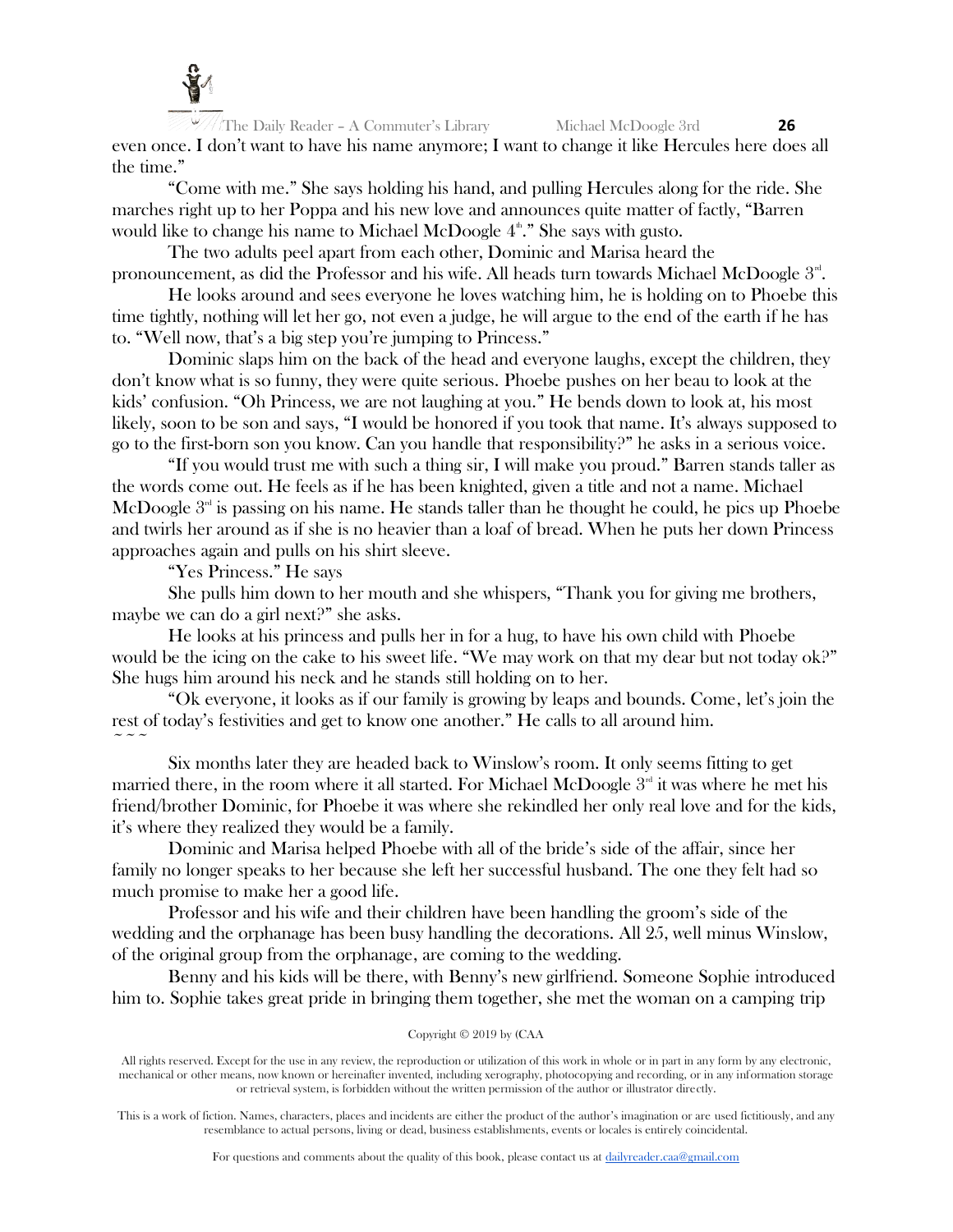

with her friends from school. They all belong to a group that does nature hikes and long bike rides, anything having to do with being outdoors and learning about and appreciating nature. Her brothers love being outside too, Benny has learned a lot from the kids and they have learned how to be diligent about other simple things in life like taking care of the house and what it means to have responsibility towards others and themselves. Sophie now realizes that college is an actual option for her, her brothers have also decided that things have turned around and being such a close part of this wedding celebration has brought it all full circle to them.

"Poppa!!!!!" Princess calls from her room.

Michael McDoogle  $3<sup>rd</sup>$  runs to her room, "What is it Princess? Is everything ok?" She looks to him with sadness. "I can't hear her anymore, I've tried these past few days but nothing, nothing about the wedding, nothing about Phoebe, not even a whisper." She says.

"Do you remember what you told me? That Momma said she will continue to speak to you until she knows you will be loved. Am I right?" he asks.

"Yes." She says.

"Don't you think Phoebe loves you? Look at the dress she bought you for today? Look how she has shown you all the ways you could do your hair for today and the games she has already taught you that only girls play. I believe you already have some secrets with her as well. But that's ok.

And one more thing, didn't she also tell you that once a week when she works over near Momma's resting spot that she will make sure to bring her your flowers and pictures? How much more love can your Momma want for you? Your new brothers even like you, and boys are annoying I know, I was one of them." He smiles.

"Did I only think I heard her?" she asks.

"No, you said things to me only she could have told you. Especially about Dominic's painting, you hadn't even seen the bear yet had you?" he asks.

"but maybe if I clear my mind of everyone else, she will be there." She says pleading.

"Maybe, but also, maybe she is letting go so you can be with your new family. You will wear her locket all the time, you will carry all your memories with you forever but now you have someone to share them with; me, your new brothers, and even Phoebe, Professor and his wife all my brothers and sisters. You can tell all of us or none of us but never think she is gone. I'll bet she is at the wedding today, you'll see, there will be something that says she is there. I know Winslow, she wouldn't miss this day for anything. We will see her at many things in your life, we have to look, she will be there. Maybe we just can't hear her any more, ok?" he pulls her in for a hug and takes out another box from his back pocket. "I was on my way to give this to you, from your grandmother, the professor's wife. She says all flower girls should have one." He says holding out the box.

Princess looks down and sees a long box, she opens it and sees a watch, but not any kind of watch, it's one that matches the colors of her dress exactly and the face of the watch has an iris on it, her momma's favorite flower. "Did you tell her about irises?" she asks.

"No, as a matter of fact, she bought this on her own the other day when I had lunch with her, she gave it to me before I left. You see, I told you we'd find your momma today." he smiles.

#### Copyright © 2019 by (CAA

All rights reserved. Except for the use in any review, the reproduction or utilization of this work in whole or in part in any form by any electronic, mechanical or other means, now known or hereinafter invented, including xerography, photocopying and recording, or in any information storage or retrieval system, is forbidden without the written permission of the author or illustrator directly.